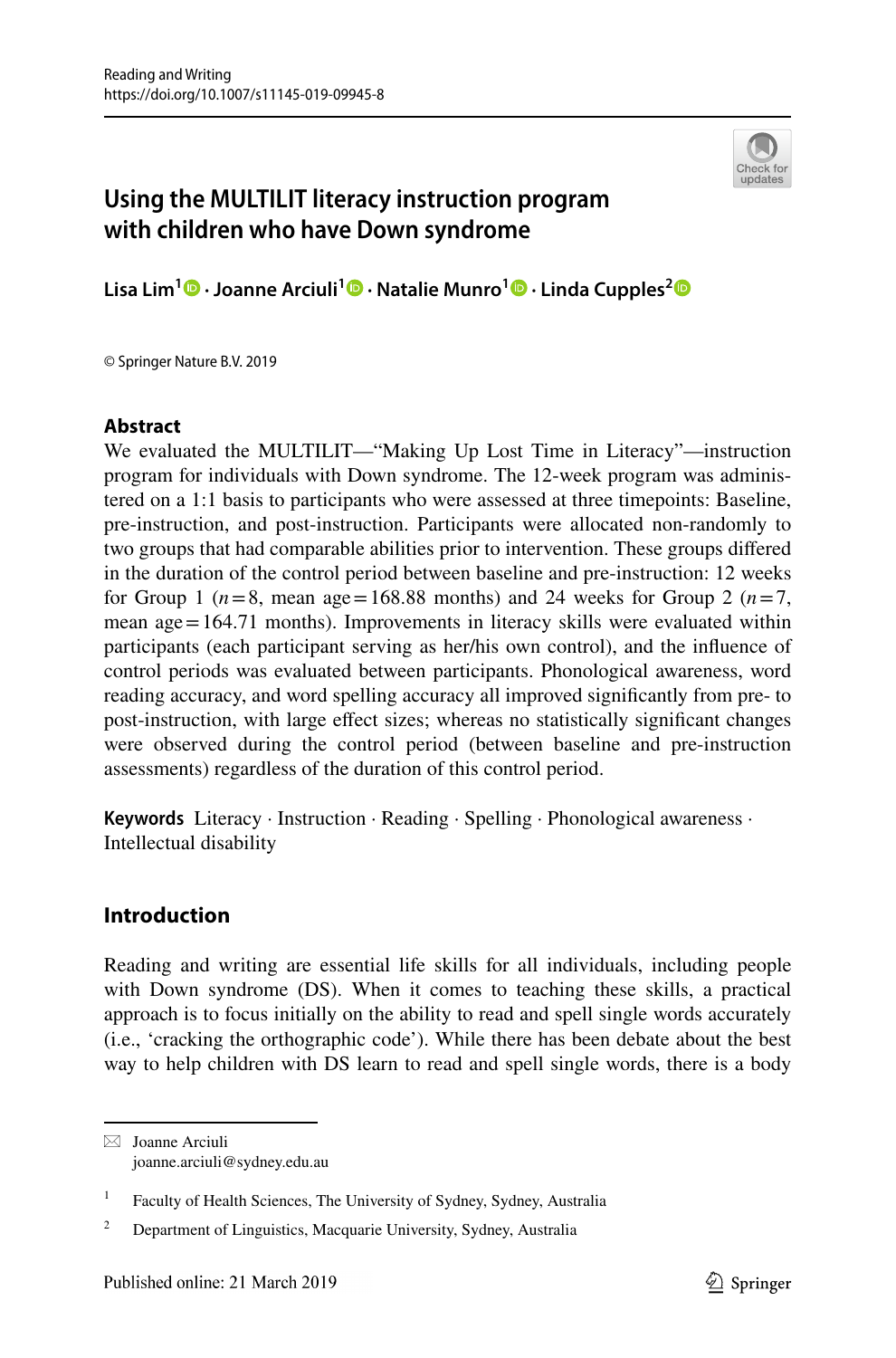of research that supports inclusion of a phonics component. In reading, phonics involves mapping letters onto sounds (decoding), whereas in spelling, sounds must be mapped onto letters (encoding). Other researchers have argued, however, that a sight-word approach is more appropriate for teaching children with DS, because of their well-documented weakness in tasks that rely on phonological short-term memory (i.e., the ability to process and store sound-based information for short periods of time). We provide a brief overview of this research in relation to children with DS before reporting on an intervention study using MULTILIT ([2007a](#page-20-0))—"Making Up Lost Time in Literacy"—a commercially available instructional program that combines phonics and sight-word reading approaches.

#### **Single word reading and spelling acquisition in DS**

In children with typical development, the ability to decode words and nonwords relies on precursor skills such as phonological awareness (PA) (e.g., Oakhill & Cain, [2012](#page-21-0); Wagner, Torgesen, & Rashotte, [1994](#page-21-1)). PA is refected in the conscious knowledge that spoken sentences, phrases, and words are comprised of smaller phonological units. Some examples of PA include the ability to identify the number of syllables in a word, its onset (initial consonant or consonant cluster) and rime (the middle vowel and fnal consonant of a monosyllabic word), and the individual phonemes it contains. The ability to refect on individual phonemes (phonemic awareness) is more strongly associated with alphabetic reading development than other forms of PA, such as rime awareness (e.g., Melby-Lervåg, Lyster, & Hulme, [2012](#page-20-1)).

Confusion often surrounds the terms PA and phonics. Whereas PA is an auditory skill that is assessed without reference to letters of the alphabet, phonics is an approach to reading instruction that incorporates the teaching of letter-sound associations as well as PA. A phonics approach is designed to teach children to read by converting written letter strings into spoken form (decoding), and to spell by converting spoken forms into letter strings (encoding). In the early stages of learning to read, phonics approaches are generally considered superior to non-phonics approaches for children with typical development (e.g., National Institute of Child Health & Human Development, [2000\)](#page-21-2). An advantage of phonics is that it provides children with the skills needed to accurately identify unfamiliar written forms. Furthermore, according to the self-teaching hypothesis (e.g., Share, [1995](#page-21-3), [1999](#page-21-4)), children's successful decoding attempts form the basis for establishing a set of wordspecifc orthographic representations. These orthographic representations are essential for fast and accurate sight word reading; that is, recognition of written words without the need for decoding.

Initial controversy surrounded the importance of PA in learning to read for children with DS. Cossu, Rossini, and Marshall [\(1993](#page-20-2)) reported that children with DS could read real words and nonwords at a level commensurate with a group of typically developing peers, despite having signifcantly poorer PA skills. They concluded that PA was not essential for reading in children with DS. Over time however, the role of PA has been reconsidered and is now believed by many to be a critical skill in learning to read for children with DS, especially in decoding unfamiliar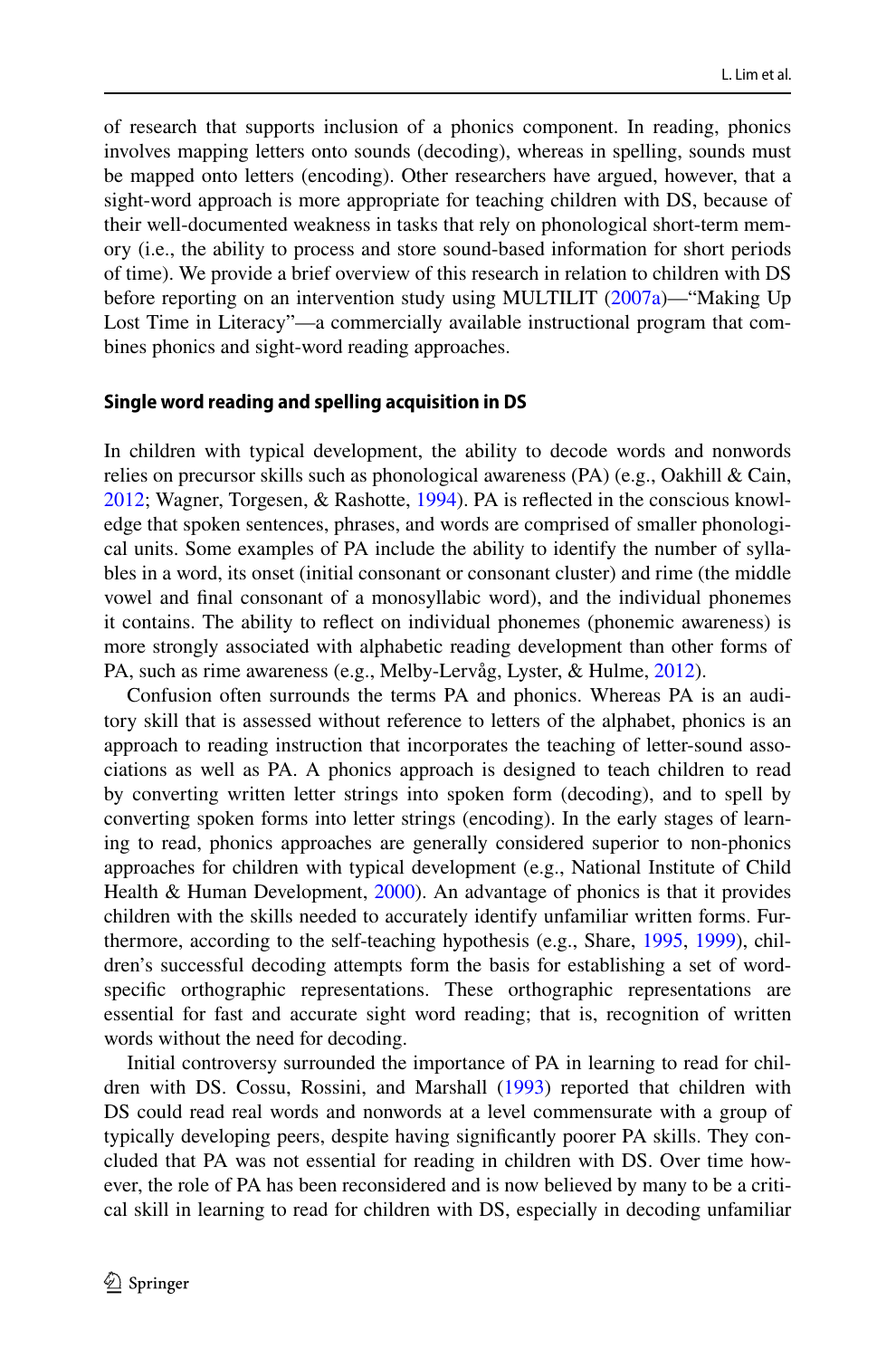words (e.g., Cupples & Iacono, [2002](#page-20-3); Goetz et al., [2008\)](#page-20-4). In accordance with this view, and on the basis that children with DS can beneft from PA instruction, in some cases to a greater extent than children with typical development, Naess [\(2016](#page-20-5)) recommended that children with DS should receive explicit and systematic PA training early in reading development.

Although fewer studies have investigated spelling than reading in children with DS, some evidence also suggests that children's spelling attempts refect use of a phonic strategy. For example, Cardoso-Martins, Peterson, Olson, and Pennington [\(2009](#page-20-6)) reported that children with DS in their study made spelling attempts such as 'MK' for 'make' and 'LT' for 'light.' Although they constitute errors, these spelling attempts suggest the ability to identify some component sounds in the target words and map them onto corresponding letters. In addition, Lim, Arciuli, Rickard Liow, and Munro ([2014\)](#page-20-7) found that some children with DS were able to spell the frst letters of target words; some wrote similar sounding words in their attempts (e.g., 'made' for 'maid'), and others provided phonologically plausible, but incorrect, responses (e.g., 'beaf' for 'beef'). These results are consistent with the proposal that phonics skills (i.e., PA and letter-sound correspondence) are a worthy potential intervention target for spelling in children with DS.

In sum, PA and/or phonics based instructional approaches, may contribute to successful reading and spelling development in children with DS. However, such instruction might also present some challenges for these children, who are known to have impairments in phonological short-term memory; that is, the ability to process and store spoken information for short periods of time (e.g., Cupples & Iacono, [2000;](#page-20-8) Laws, [1998](#page-20-9); Lanfranchi, Baddeley, Gathercole, & Vianello, [2012\)](#page-20-10). Consequently, they could encounter difficulties in remembering strings of ordered phonemes, as required for successful completion of PA and phonological decoding tasks. It is therefore important to consider additional, complementary approaches to reading instruction, such as sight word (also known as whole word) reading. In particular, it may be advantageous to adopt literacy instruction programs that foster both strategies for these children (Lemons & Fuchs, [2010a](#page-20-11); Roch & Jarrold, [2012\)](#page-21-5).

#### **Reading and spelling instruction for individuals with DS**

Some previous studies have documented the success of instructional programs whose primary focus was PA and/or phonics, for reading and/or spelling in children with DS. For example, Cologon, Cupples, and Wyver ([2011\)](#page-20-12) conducted a 10-week treatment study for 7 children with DS, ages 2; 11 to 10; 8 (years; months). Children were taught to read 50 target words (5 per week) using activities that included oral reading, word-picture matching, oral blending, and sentence completion. Children showed signifcant improvements in PA (phoneme blending and segmentation), alphabet knowledge (letter sounds), and the reading of both real words and nonwords from pre- to post-instruction but efect sizes were not reported. These improvements were maintained for 6 months. In a study that focused on teaching the PA skill of blending, Burgoyne, Duff, Snowling, Buckley, and Hulme [\(2013](#page-20-13)) described treatment outcomes for 10 children with DS, ages 6; 11 to 10; 6. Children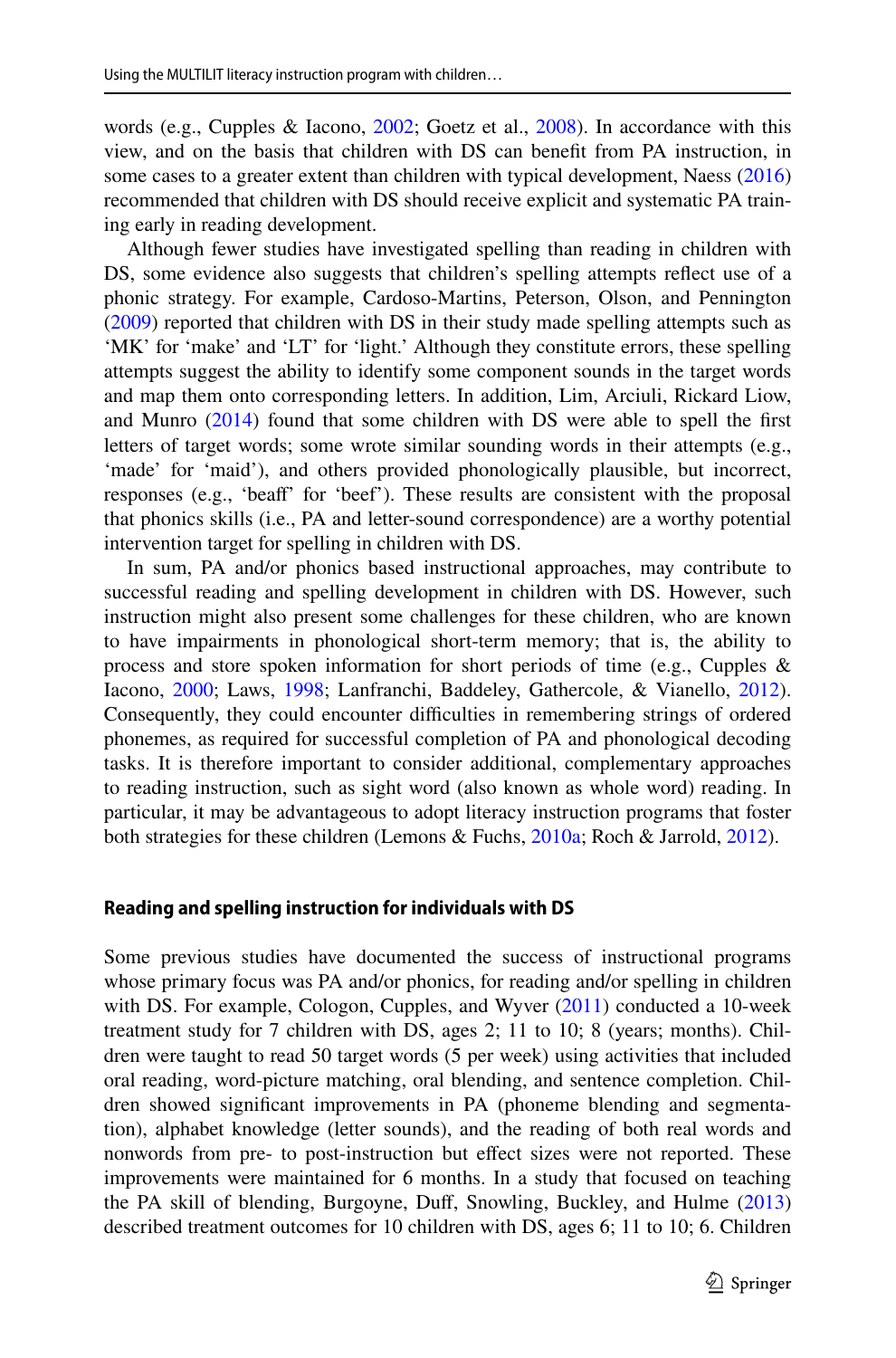received daily instruction for 6-weeks. They showed signifcant improvements in sound blending and word reading, but no signifcant improvements on sound isolation, nonword reading, or word spelling. Efect sizes were not reported. These studies are consistent with the view that instruction in PA and/or phonics may serve to boost word reading in children with DS. However, with respect to generalisability of intervention effects, Burgoyne et al.  $(2013)$  $(2013)$  reported no significant change in children's spelling.

Other treatment studies have focussed more broadly on PA, phonics, sight-word teaching, and language skills (including vocabulary) in their literacy instruction for children with DS. Goetz et al. [\(2008](#page-20-4)) reported on a study of 15 school-aged children with DS (ages 8; 3 to 14; 6) who were taught targeted letter sounds, PA, sight word reading, book reading, and oral motor exercises to improve articulation. Intervention outcomes were evaluated by analysing results obtained over the initial 8-weeks of the study. During this period a group of children who received immediate instruction made signifcantly greater gains in early word recognition and knowledge of letter sounds than a delayed-intervention (control) group who had not yet received instruction. Efect sizes were large.

Baylis and Snowling ([2012\)](#page-20-14) evaluated a literacy program that covered a range of diverse skills, including: Letter sound knowledge, onset-rime awareness, sight vocabulary, word decoding, text reading accuracy, comprehension, word spelling, and writing. Instruction was delivered twice weekly over a 10-week period to a group of 10 children with DS (ages 9; 10 to 14; 10). Large and statistically significant improvements in word reading were evident after instruction for the group as a whole and maintained for 3 months. There was also evidence of enhanced phonic decoding in nonword reading for 4 of the 10 children.

A study by Lemons and Fuchs ([2010b\)](#page-20-15) reported on 24 children with DS (6–16 years) who received individual instruction 5 days per week for 6 weeks in PA (sound segmentation, sound blending), letter sounds, sight-word reading, and reading of decodable words, nonwords, and connected text. After intervention, 23 of the 24 participants demonstrated signifcant improvements in sight word reading and letter sounds. A subset of 16 children improved signifcantly in their reading of decodable words, with 9 of those children also showing signifcantly improved reading of nonwords.

The only larger scale reading and language intervention study conducted in this area, one which incorporated phonics and sight word approaches, was reported by Burgoyne and colleagues (Burgoyne et al., [2012\)](#page-20-16). Fifty-seven children with DS (ages 5; 2 to 10; 0) were allocated to an intervention group (*n*=29) or a wait control group  $(n=28)$ . For the intervention, children received individual instruction in letter sounds, phoneme blending, sight-word reading, text reading, and vocabulary knowledge for 40 min daily. Results showed that, compared to the wait control group, the intervention group made small-to-medium but statistically signifcant gains in single word reading, letter-sound knowledge, phoneme blending, and taught expressive vocabulary after 20 weeks of intervention. The children appeared unable to generalise their newly acquired skills to areas not directly targeted during intervention, such as word spelling.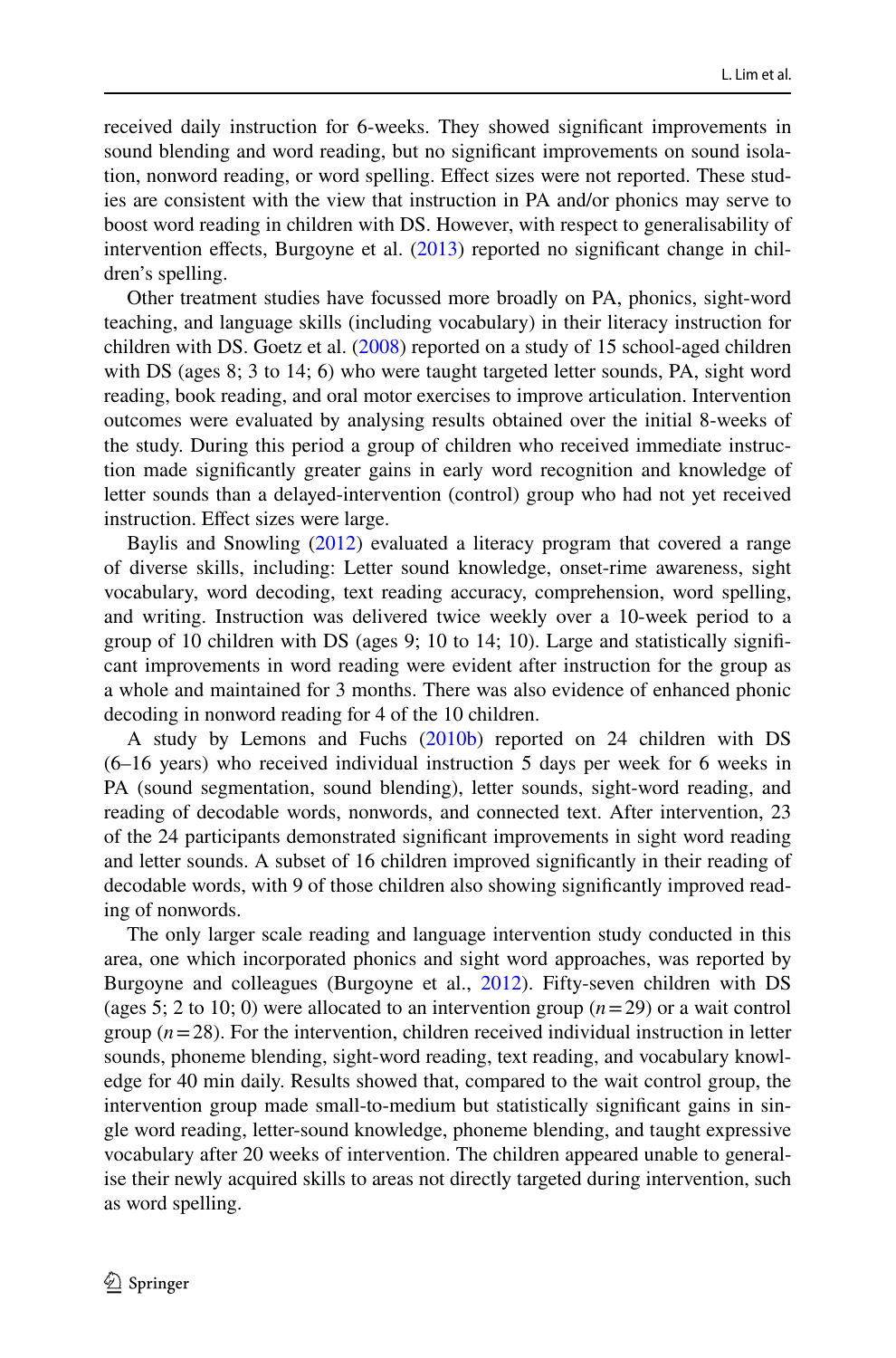This review of previous intervention studies is encouraging in showing that children with DS responded positively to instruction encompassing a diverse range of PA, phonics, and whole word components. Nevertheless, two shortcomings can be noted. First, there is limited evidence for generalisability of taught skills to related tasks (e.g., from reading aloud to spelling). Second, most studies utilised researcherdeveloped literacy programs, which are not easily accessed by a wider range of educators and clinicians. The question arises as to whether positive outcomes would be obtained in this population using a readily available program with some evidence of beneft for low progress readers.

In this respect, our approach in the current study is similar to that of Lemons, Mrachko, Kostewicz, and Payterra [\(2012](#page-20-17)), who described an evaluation for 15 children with DS (ages 5–13 years) using two commercially available programs, one targeting PA and simple decoding, and the other targeting accurate and fuent word identifcation. Unlike Lemons et al., however, who assigned participants to diferent treatment programs, our participants all received the same intervention program, but were assigned to diferent groups in order to manipulate the length of the no instruction (control) period. Another point of contrast is that we assessed a diferent program to those examined by Lemons, Mrachko, Kostewicz, and Paterra ([2012\)](#page-20-17) the MULTILIT literacy program—which combines PA, phonics, and whole word approaches, in materials and training.

#### **The MULTILIT program**

Research has shown that MULTILIT can improve the reading and/or spelling skills of low progress readers (e.g., Wheldall, Beaman, & Langstaff, [2010;](#page-21-6) Bucking-ham, Beaman, & Wheldall, [2012\)](#page-20-18), including some children with learning disabilities or mild intellectual disability (Wheldall & Beaman, [2000\)](#page-21-7). In a study reported by Wheldall et al. [\(2010](#page-21-6)), participants received instruction 5 days a week over a 20-week period, with each session lasting approximately 3 h. Results showed statistically signifcant and large improvements in the reading of single words and nonwords, word spelling, and reading comprehension for a group of 34 low progress readers (mean age 11; 4) who scored at or below the 25th percentile on a standardised passage reading test prior to intervention.

Further evidence comes from a study by Buckingham et al. [\(2012](#page-20-18)) who reported on 44 elementary school children, from Year 3 to 6, with low average reading scores on the Wheldall Assessment of Reading Passages (Wheldall & Madelaine, [2006](#page-21-8)). Matched pairs of participants were randomly allocated to a control group or an experimental group. Children in the experimental group received the MULTI-LIT program 4 days per week, for a period of 18 weeks, with each session lasting approximately 1 h. Following instruction, a large and statistically signifcant diference in nonword reading favoured the experimental group, but no statistically signifcant group diferences emerged on other measures, including word reading and spelling. The researchers suggested that factors such as fdelity of treatment across diferent MULTILIT instructors, and the relatively large teaching group size (of six per group) may have infuenced the results.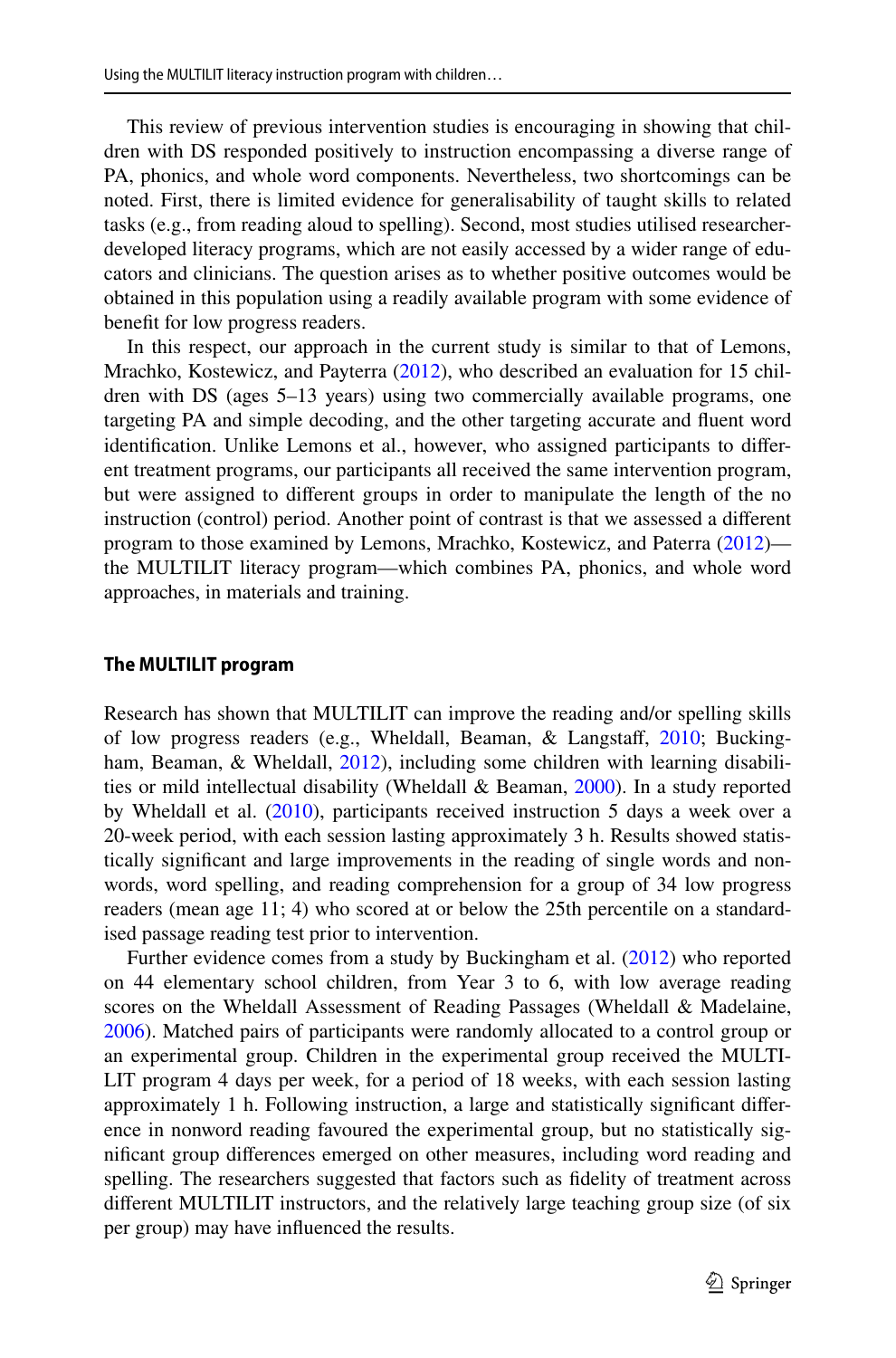As far as we are aware there has been no previously published study in which MUL-TILIT has been trialled with children who have DS. In addition, since much of the available evidence regarding MULTILIT has come from the team that created the program, the current study is one of the few independent assessments (in that none of the researchers associated with the current study has any commercial or other involvement with the program).

# **The current study**

Much of the previous research aimed at improving the ability of children with DS to read aloud and/or spell single words has sufered from a lack of demonstrated generalisability, especially between related tasks (e.g., from blending to segmenting phonemes, or from reading to spelling). In the current study we addressed the issue of generalisability by assessing a variety of outcomes and using tests that were entirely independent of learning materials. In addition, to assist the literacy instruction practices of educators and clinicians as well as to inform researchers working in this feld, we avoided researcher-developed teaching materials, assessing instead the MULTILIT program, an evidence-based literacy program developed at Macquarie University, where materials and training are commercially available.

The MULTILIT program is an ideal candidate in the context of this research for a number of reasons. It specifcally targets teaching of PA skills at the phoneme level (i.e., phoneme blending and segmentation) and letter-sound correspondences to assist with spelling and word decoding. In addition, phonics skills are taught alongside recognition of sight words, a combination of techniques which may be especially benefcial for children with DS.

In the current study, we examined children's responses to MULTILIT training delivered on a 1:1 basis. Three specifc research questions were addressed as follows:

- 1. Do children with DS show greater improvements in PA following MULTILIT intervention than a no-intervention control condition implemented within participants?
- 2. Do children with DS show greater improvements in word reading accuracy following MULTILIT intervention than a no-intervention control condition implemented within participants?
- 3. Do children with DS show greater improvements in word spelling accuracy following MULTILIT intervention than a no-intervention control condition implemented within participants?

We hypothesised that children with DS would show larger improvements in PA, word reading, and word spelling skills following MULTILIT than a no-intervention control condition.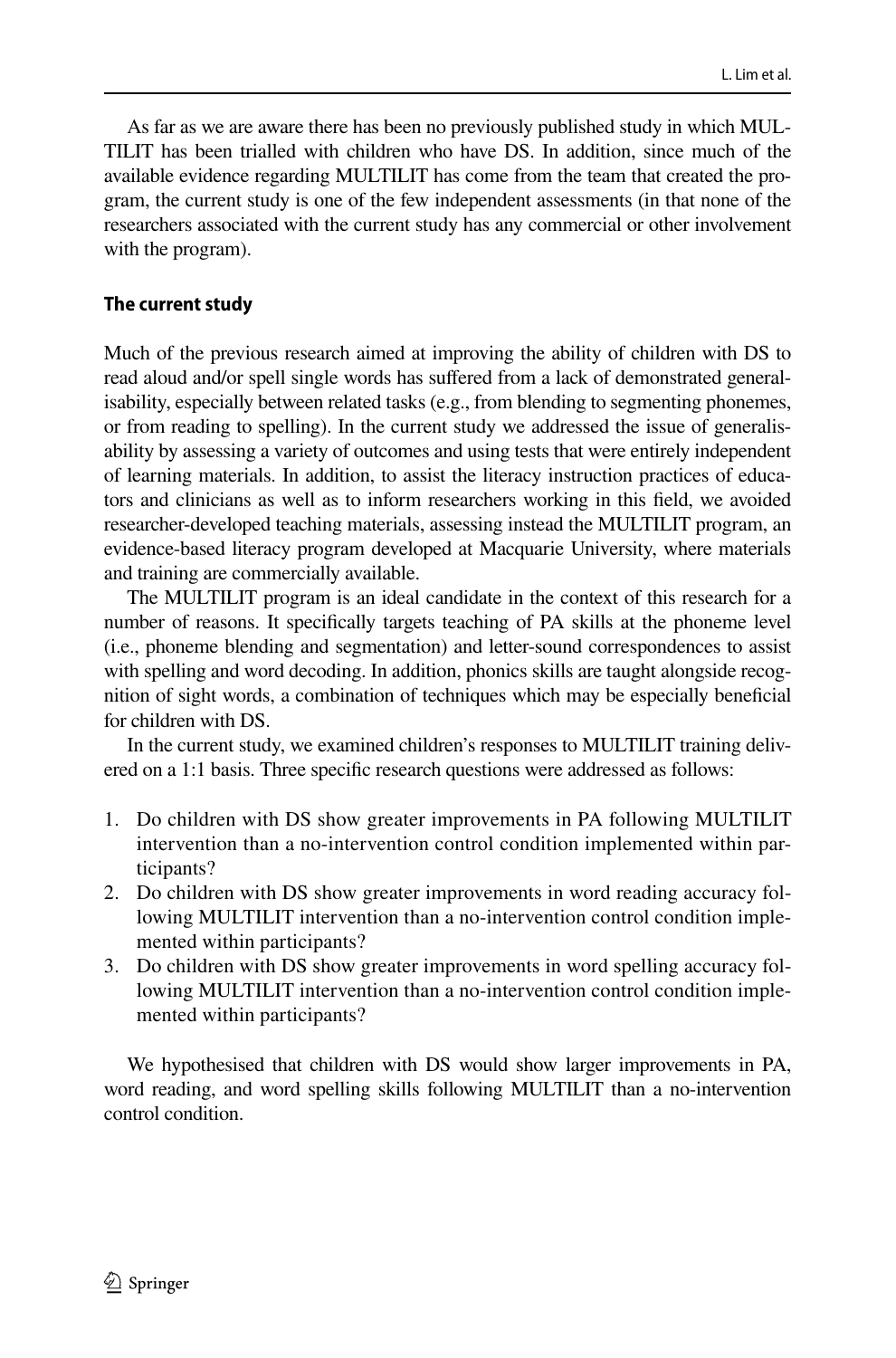# **Method**

### **Participants**

Ethics approval was granted by the University of Sydney Human Research Ethics Committee and informed written parental consent was obtained for all participants. All participants in the study were residents of Singapore. A total of 18 school-aged children with DS (ages 9; 2 to 17; 8) were recruited through the Down syndrome Association, Singapore, and a school for special needs in Singapore. One participant dropped out of the study after a family member passed away; two others had difficulty committing to weekly home visits for the duration of the program. These omissions resulted in a fnal participant sample of 15.

The inclusion criteria were: A diagnosis of DS, an absence of serious visual impairment and/or severe sensorineural hearing loss as reported by parents (no audiological testing was conducted), and that the child's dominant language spoken at home and at school was English. Fourteen participants were diagnosed with Trisomy 21 and one participant had a mosaic form of DS. According to parental report, three participants had a mild conductive hearing loss. The remaining 12 participants had hearing within normal limits. Parents reported that English was spoken at home at least 80% of the time for all participants. Three participants were also exposed to a language other than English (one to Mandarin and two to Malay), but parents reported that these participants did not use their second language to the extent of being considered bilingual or fuent in both. For all children, school lessons were delivered in English. Fourteen of the children attended a special school, while one child was in a mainstream school.

After baseline measures were collected, participants were allocated to one of two groups that varied only in the length of the 'no-intervention control period' between baseline and pre-instruction assessments: 12 weeks for Group 1 versus 24 weeks for Group 2. A nonrandomised allocation ensured comparable abilities prior to intervention across the two groups. Participants were matched group-wise on the three outcome measures used in the study, namely: PA (three measures sound deletion, sound isolation, and sound blending), word reading accuracy, and word spelling accuracy. Of these variables, the weakest match was on spelling accuracy. In this case, the group diference and associated efect size were inflated by a single high-scoring participant in Group 1 (P5, see ["Appendix"](#page-18-0)). Regardless, the group diference was not statistically signifcant. The two groups were also matched on a set of control variables that might reasonably be expected to associate with concurrent reading ability and/or changes in reading skill (e.g., see Hulme et al., [2012;](#page-20-19) Lemons & Fuchs, [2010b;](#page-20-15) Mengoni, Nash, & Hulme, [2014\)](#page-20-20), namely: Chronological age, phonological short-term memory, nonverbal intelligence, receptive vocabulary, and passage reading comprehension. A more detailed account of the matching procedure is provided in Table [1](#page-7-0). See the Measures section below for assessment details. Group 1 comprised eight participants (seven males) and Group 2 comprised seven participants (two males). As can be seen from Table [1,](#page-7-0) there were no signifcant diferences between the groups on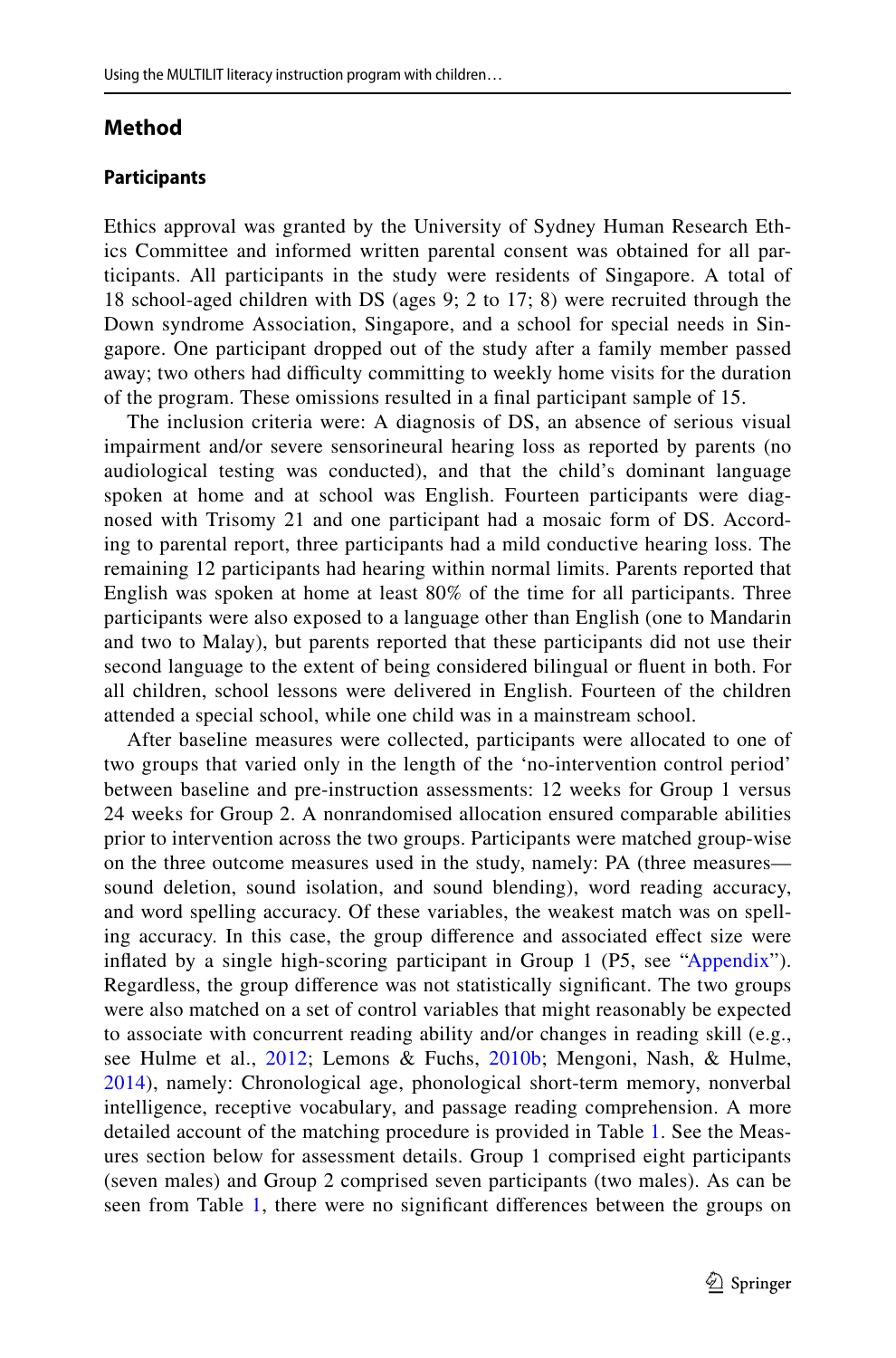| Variable (maximum raw<br>score)                                | Group 1 $(n=8)$<br>$(12$ -week<br>control)<br>M(SD) | Group 2 $(n=7)$<br>$(24$ -week<br>control)<br>M(SD)        |      | $t (df=13)^a$ Sig. level (p) Cohen's $d^b$ |     |
|----------------------------------------------------------------|-----------------------------------------------------|------------------------------------------------------------|------|--------------------------------------------|-----|
| Age in months                                                  | 168.88 (16.20)                                      | 164.71 (44.37)                                             | .24  | .82                                        | .12 |
| CELF-4 digit span $\textdegree$ (16)                           | 3.75(2.66)                                          | 4.00(1.63)                                                 | .22  | .83                                        | .11 |
| Raven's CPM <sup>d</sup> $(36)$                                | 12.38 (4.47)                                        | 14.00 (7.66)                                               | .51  | .62                                        | .26 |
| SBVT vocabulary <sup>e</sup> $(70)$                            | 41.88 (11.90)                                       | 38.86 (5.76)<br>2.00(2.31)<br>11.43 (7.93)<br>12.43 (7.72) | .64  | .54                                        | .32 |
| Passage reading<br>comprehension <sup><math>f(16)</math></sup> | 2.88(3.00)                                          |                                                            | .63  | .54                                        | .33 |
| PA total <sup>g</sup> $(36)$                                   | 11.25(5.47)                                         |                                                            | .00  | .96                                        | .03 |
| WRAT word reading <sup>h</sup> $(55)$                          | 12.88 (8.82)                                        |                                                            | .10  | .92                                        | .05 |
| WRAT spelling $(20)$                                           | 8.00(4.81)                                          | 5.29(3.04)                                                 | 1.28 | .22                                        | .67 |
|                                                                |                                                     |                                                            |      |                                            |     |

<span id="page-7-0"></span>**Table 1** Mean raw scores, standard deviations and independent *t* test results for baseline measures as a function of participant group

The procedure for matching groups 1 and 2 was as follows. First, all 15 participants were ordered from high to low according to their WRAT word reading scores. Then, beginning with the highest scoring participant, individuals were allocated to alternate groups. Finally, 3 pairs of participants with very similar scores were swapped between groups in order to optimise matching across *all* relevant variables

a Levene's test for equality of variances revealed a signifcant diference between groups for Age in months and SBVT vocabulary—degrees of freedom were reduced to 7.4 and 10.4 accordingly

<sup>b</sup>Cohen's *d* measures effect size for comparisons involving two independent groups—small, medium, and large efects are refected in d-values of .20, .50, and .80 respectively

c Clinical Evaluation of Language Fundamentals-Fourth Edition, Digit Span

d Raven's Coloured Progressive Matrices

e Singapore Bilingual Vocabulary Test

<sup>f</sup> York Assessment of Reading for Comprehension (YARC), Passage Reading Test

g PA Total (summed raw scores for sound isolation and sound deletion from YARC Early Reading and sound blending from Burgoyne et al., [2012](#page-20-16))

<sup>h</sup>Wide Range Achievement Test-Fourth Edition, Word Reading

<sup>i</sup>Wide Range Achievement Test-Fourth Edition, Spelling

the matching variables, with all  $p$  values clearly non-significant (i.e., all significance levels  $> .20$ ).

Table [1](#page-7-0) reveals that, as expected, the children in this study performed well below the levels expected of typically developing children at a similar age on the primary dependent variables of reading and spelling. Thirteen of the 15 participants achieved word reading scores that fell within the bottom 1% of the population on the Wide Range Achievement Test-Fourth edition (WRAT-4; Wilkinson & Robertson, [2006](#page-21-9)), while the remaining 2 participants scored within the bottom 4%. Spelling was equally or more delayed, with all participants scoring in the bottom .5% of the normative distribution. Non-verbal intelligence was assessed using the Raven's Coloured Progressive Matrices (Raven's CPM; Raven, Court, & Raven, [1995\)](#page-21-10). Children achieved a mean raw score of 13.1 correct (out of a possible 36), with an interquartile range (IQR) from 10 to 14. This level of performance placed them at or below the normative level expected at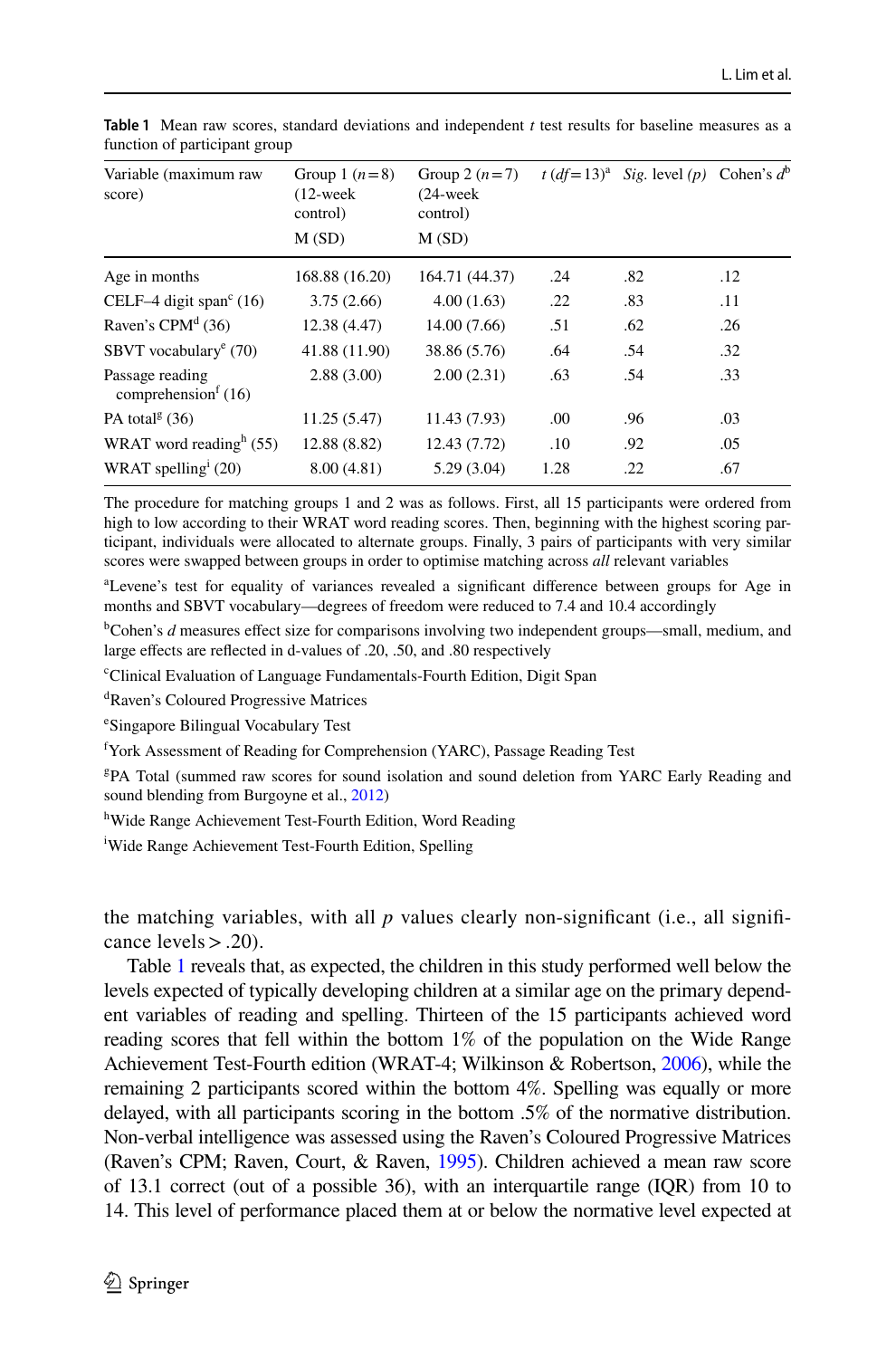6 years of age. These consistently low achievement levels were evident for even the oldest participants in the sample, ages 17; 6 and 17; 8.

### **Procedure and assessments**

All assessment sessions and all MULTILIT instructional sessions were delivered by the same clinician who, prior to the start of the study, attended the recommended MULTI-LIT training workshop in Sydney, Australia. The program was delivered sequentially to two groups of participants. This allowed us to assess any improvement in literacy skills that might have occurred without the MULTILIT instructional program, over a longer time period for the second intervention group. Children in both groups were assessed using the same test battery on three occasions: Baseline, pre-instruction and postinstruction. For Group 1, pre-instruction testing took place 12 weeks after baseline, followed by 12 weeks of instruction and an immediate post-instruction assessment (at 24 weeks after baseline). The only diference for Group 2 was that pre-instruction testing took place 24 weeks after baseline to provide a longer control period. Both groups eventually received the instruction, which consisted of the MULTILIT Sight Words program (MULTILIT, [2007b](#page-20-21)) and MULTILIT Word Attack Skills program (MULTI-LIT, [2007c](#page-20-22)).

Assessments and subsequent teaching sessions were conducted at a convenient location for each child (such as at the premises of the Down syndrome Association, a quiet room at the child's home, or in a room at a speech pathology clinic). These sessions were supplementary to ordinary schooling activities. During both treatment and control periods it was business as usual for all participants.

#### **Treatment fdelity**

Fidelity can be assessed using compliance, context or competence measures (O' Hare & Doell, [2015\)](#page-21-11). For the current study, compliance fidelity measures included use of the MULTILIT manual, with adherence to all instructions contained therein. The MULTILIT program also provides online help, workbooks, and teaching videos to support clinicians and educators. Finally, all children attended from one to three individual treatment sessions per week. To ensure context fdelity, the MULTILIT program was delivered by a clinician who underwent the recommended 1-day training workshop in the MULTILIT Reading Tutor Program. This training included detailed explanations and practical exercises relating to all aspects of the program. Although no competency measures were obtained, the clinician who administered the MULITILIT program is a qualifed speech pathologist who had worked with children with DS for several years in the area of literacy skills.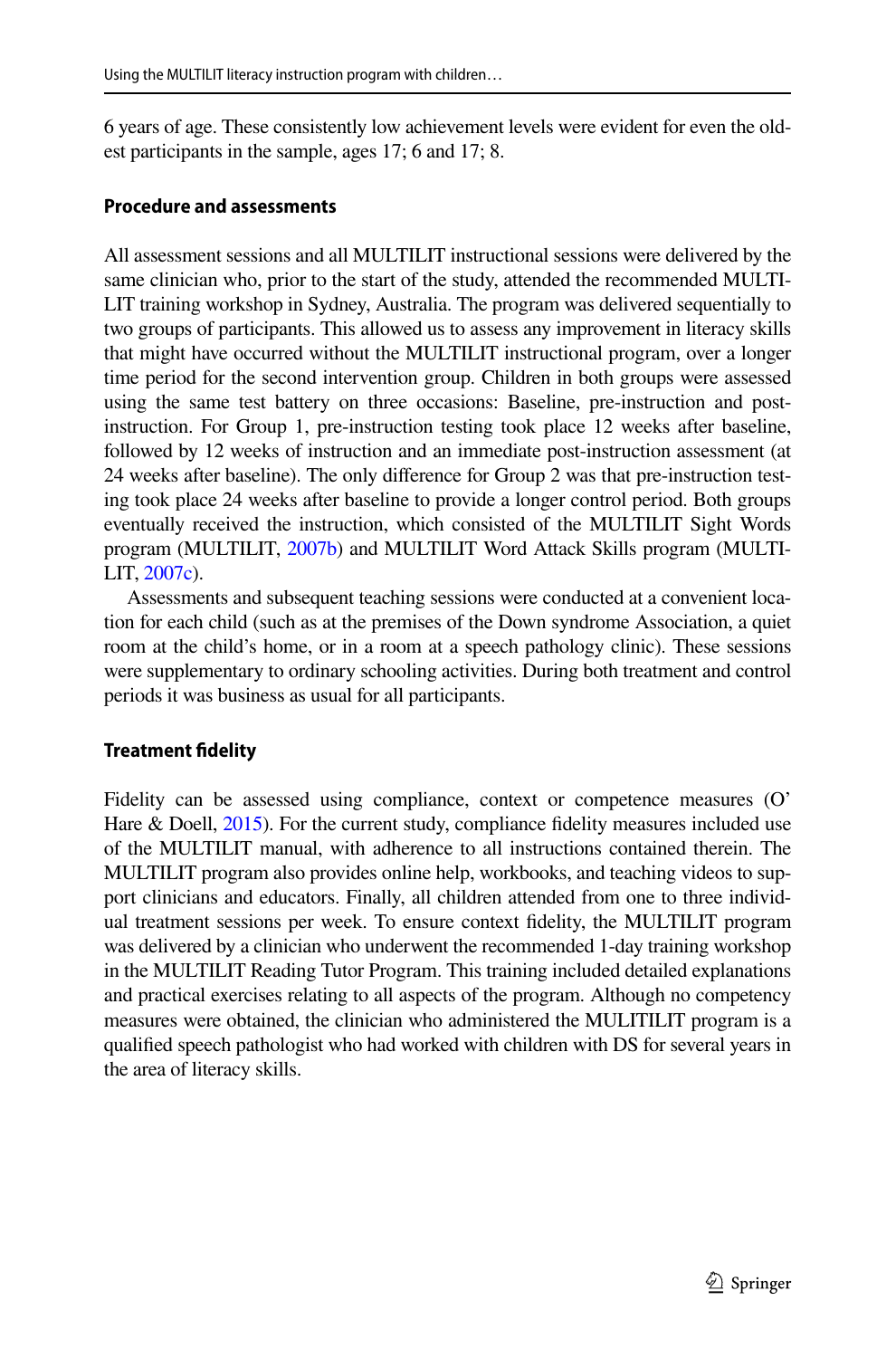# **Measures**

# **Baseline measures**

Participants' abilities were assessed at the outset of the study. The following baseline measures were used.

# **Phonological short‑term memory**

The digit span subtest of the Clinical Evaluation of Language Fundamentals-Fourth Edition (CELF-4; Semel, Wiig, & Secord, [2003\)](#page-21-12) was administered. The examiner read out a series of digits arranged in increasing length (from a minimum of two to a maximum of nine) with two trials presented at each span length. Participants were asked to repeat the digits in the same order as presented (i.e., forward digit span). A time limit of 10 s was applied for each item. A score of 1 was given for a correct response. If a participant did not respond or gave the wrong answer, a score of 0 was given. According to Semel et al., test–retest reliability is .80 for typically developing individuals and individuals with educational disabilities, ages 5–21 years.

# **Nonverbal intelligence**

The Raven's CPM (Raven et al., [1995](#page-21-10)) comprising 36 items was administered to assess nonverbal intelligence. For each stimulus item, participants were presented with an incomplete matrix, and asked to choose from six alternatives the correct matching piece to complete the pattern. A time limit of 10 s was applied for each stimulus item. Participants achieved a score of 1 for a correct response while an incorrect response or no response yielded a score of 0. Cronbach's alpha=.94 for a normative sample, ages 4 to 11 years (Raven et al., [1995](#page-21-10)).

### **Receptive vocabulary**

A total of 70 items from the Singapore Bilingual Vocabulary Test (SBVT; Rickard Liow & Tng, [2003\)](#page-21-13) was administered in English. The SBVT is a culturally appropriate test, which has been used with the local Singaporean population (see Lim et al., [2014](#page-20-7)) based on the British Picture Vocabulary Scale. Participants listened to a target word spoken aloud by the examiner and pointed to the correct picture from a choice of four. A time limit of 10 s was applied for each item. A score of 1 was awarded for a correct response. If a participant did not respond or gave the wrong answer, a score of 0 was given. Cronbach's alpha $=$ .81 for a sample of children with DS, ages 7–13 years (Lim et al., [2014\)](#page-20-7).

# **Reading comprehension**

The passage reading test from the York Assessment of Reading for Comprehension (YARC; Snowling et al., [2009](#page-21-14)) was administered to measure reading comprehension abilities. Minor substitutions were made to enhance cultural appropriateness;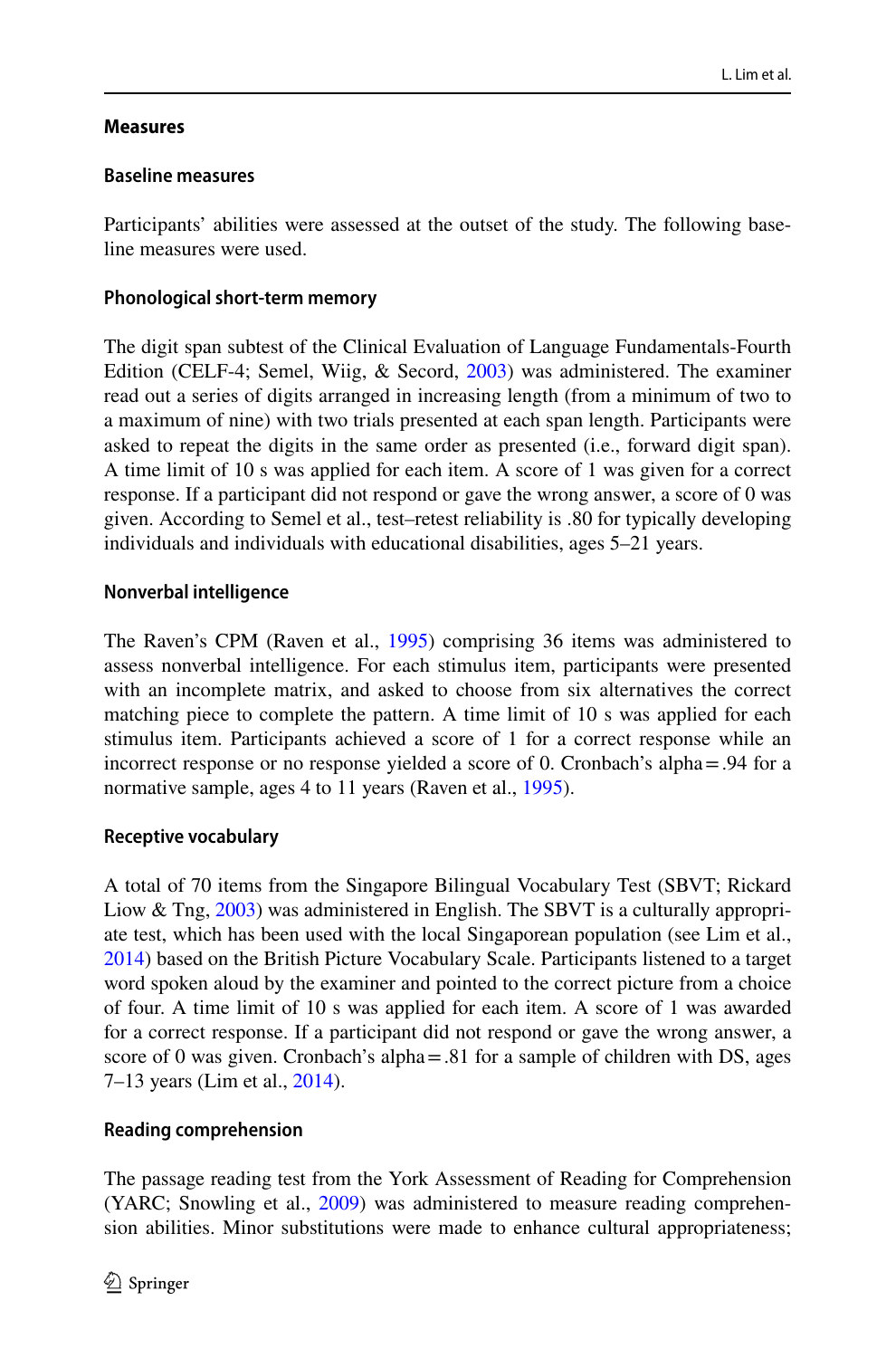for example, "Today is a very special day for Mrs Johnson's class" was changed to "Today is a very special day for Mrs Lee's class." The test consists of a Beginner Level passage where the examiner and the child take turns reading a short paragraph aloud. The remaining passages from Level 1 to Level 6 are read aloud solely by the participant. A total of sixteen comprehension questions was administered by the examiner. Verbal clarifcations such as "Tell me more?" were used to facilitate responses from the participants. A correct response yielded a score of 1 while an incorrect or no response yielded a score of 0. Cronbach's alpha=.55 to .77 for a nor-mative sample ages 5–11 years (Snowling et al., [2009](#page-21-14)).

#### **Outcome measures**

We included three outcome measures. They were PA (sound isolation, sound deletion, and sound blending), single word reading, and spelling.

#### **Phonological awareness**

PA was assessed using two subtests from the YARC—sound isolation and sound deletion—and a sound blending task adapted from Burgoyne et al. ([2012\)](#page-20-16). Each task contained 12 test items, with a time limit of 10 s applied for each item. In the current research, a composite PA score was computed for each participant by tallying the number of correct responses made in the three tasks.

*Sound isolation*. To explain phoneme isolation, three felt squares were displayed to symbolise the phonemes /s/, /a/, /n/. In response to the question, "What is the first sound in san?" the examiner pointed to the first felt square and said, "/s/". Six test items targeted identifcation of initial phonemes, and six items targeted identifcation of fnal phonemes. All test items were nonwords (e.g., "mig", "swib"). Cronbach's alpha=.93 for a normative sample, ages 4–7 years (Snowling et al., [2009\)](#page-21-14).

*Sound deletion*. To explain sound deletion, three felt squares were displayed to symbolise the phonemes /m/, /i/, /t/. In response to the question, "What do you get when you take /m/ away from /mit/?", the examiner removed the felt square corresponding to the deleted initial phoneme and said /it/. All test items were real words (e.g., "boat, "house"). Cronbach's alpha=.93 for a normative sample, ages 4–7 years (Snowling et al., [2009\)](#page-21-14).

*Sound blending*. To explain sound blending, two felt squares were displayed to symbolise the phonemes /b/, /i/. In response to the question, "What do you get when you join /b/ and /i/ together?" the examiner pointed to the two squares and said "bee." All test items were real words (e.g., "bat," "doll"). Cronbach's alpha=.66 for children with DS, ages 6–10 years (Burgoyne et al., [2012](#page-20-16)).

#### **Word reading**

The word reading subtest from the WRAT-4 (Wilkinson & Robertson, [2006](#page-21-9)) was administered. This test comprises 55 words that increase in complexity from simple (e.g., 'milk') to more complex (e.g., 'rudimentary'). A time limit of 10 s was applied for each item. If a participant made no response or read the word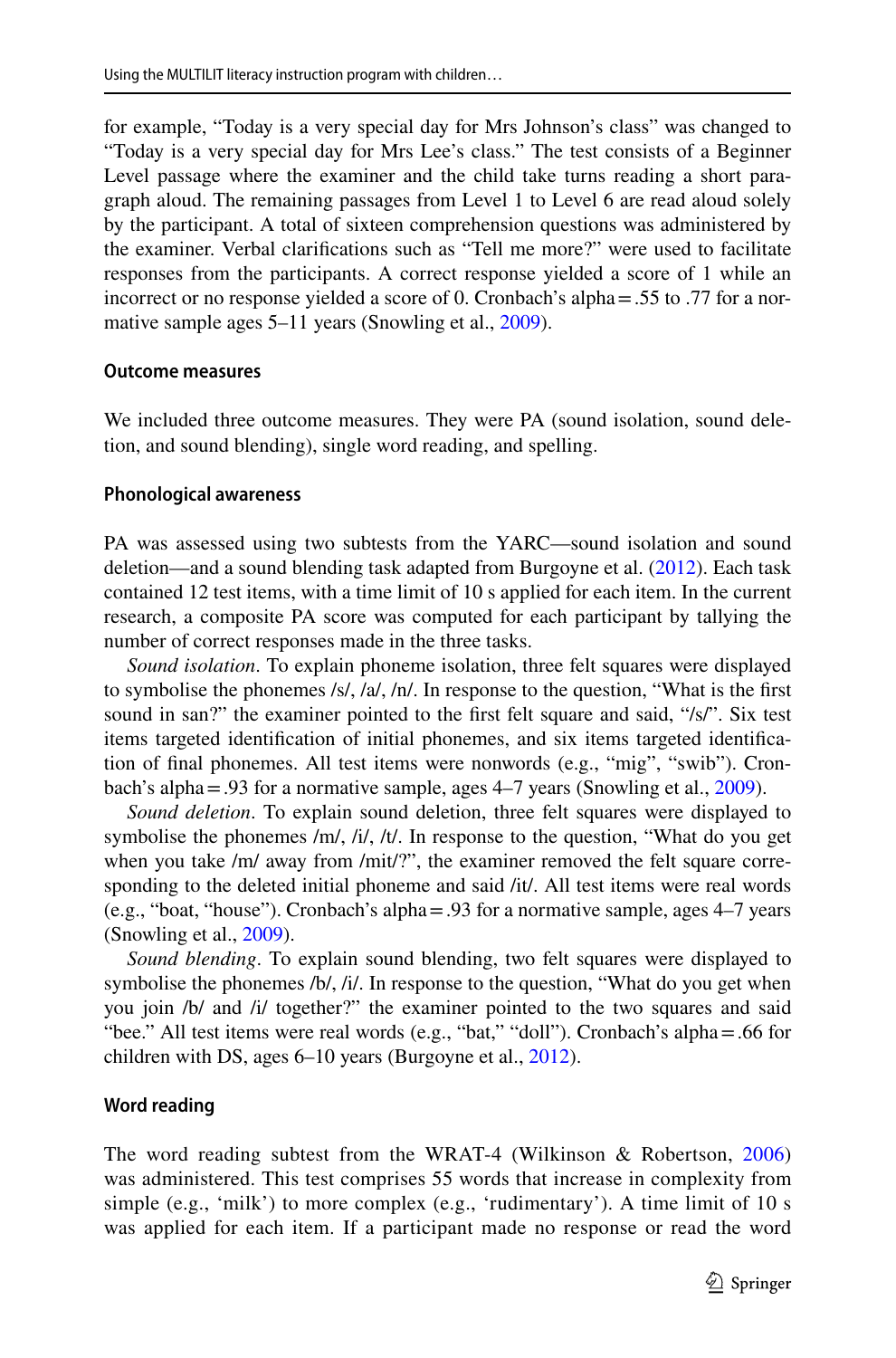incorrectly, a score of 0 was given. Cronbach's alpha=.92 for a normative sample, ages 5–94 years (Wilkinson & Robertson, [2006\)](#page-21-9).

### **Word spelling**

The frst 20 words from the spelling subtest of the WRAT-4 were administered individually. Each word was read aloud by the clinician, and then read aloud in the context of a sentence before being read in isolation once more. Participants wrote their answers down and were instructed to try their best to spell all the target words. Spelling accuracy was defned as the number of whole words spelled correctly, each one achieving a score of 1. A time limit of 15 s to commence the spelling was applied for each item. If a child did not write anything or spelled the word incorrectly, a score of 0 was given. For the complete (42-word) subtest, Cronbach's alpha=.90 for a normative sample, ages 5–94 years (Wilkinson & Robertson, [2006](#page-21-9)).

### **MULTILIT instructional program**

Two components of the MULTILIT Reading Tutor Program were used for instruction purposes: MULTILIT Sight Words (MULTILIT, [2007b](#page-20-21)) and MULTILIT Word Attack Skills (MULTILIT, [2007c\)](#page-20-22). Individual sessions lasting 45–60 min in duration were conducted outside school hours up to three times per week for 12 consecutive weeks. Frequency of attendance varied across children as a consequence of their individual circumstances and preferences. For Group 1 (12-week control period), four children attended sessions three times per week, three children attended sessions twice per week and one child attended sessions once per week. For Group 2 (24-week control period), one child attended sessions three times per week, three children attended sessions twice per week and three children attended sessions once per week.

### **Word attack**

The MULTILIT Word Attack Skills program comprises three parts: Word attack accuracy, word attack fuency, and word spelling. All parts consist of 13 levels of increasing difficulty. Level 1 requires children to name consonants and single vowels, and their corresponding sounds (e.g., /b/, /i/), whereas Levels 11–13 require children to read progressively longer words (e.g., "fright", "storm") with various letter combinations (e.g., "igh", "or"). As per MULTILIT guidelines, before commencing instruction, the MULTILIT Word Attack Skills placement test was administered to determine each child's entry level for instruction. A failed level occurred where the child made two or more errors. Testing stopped when the child failed three MULTI-LIT Word Attack Skills levels.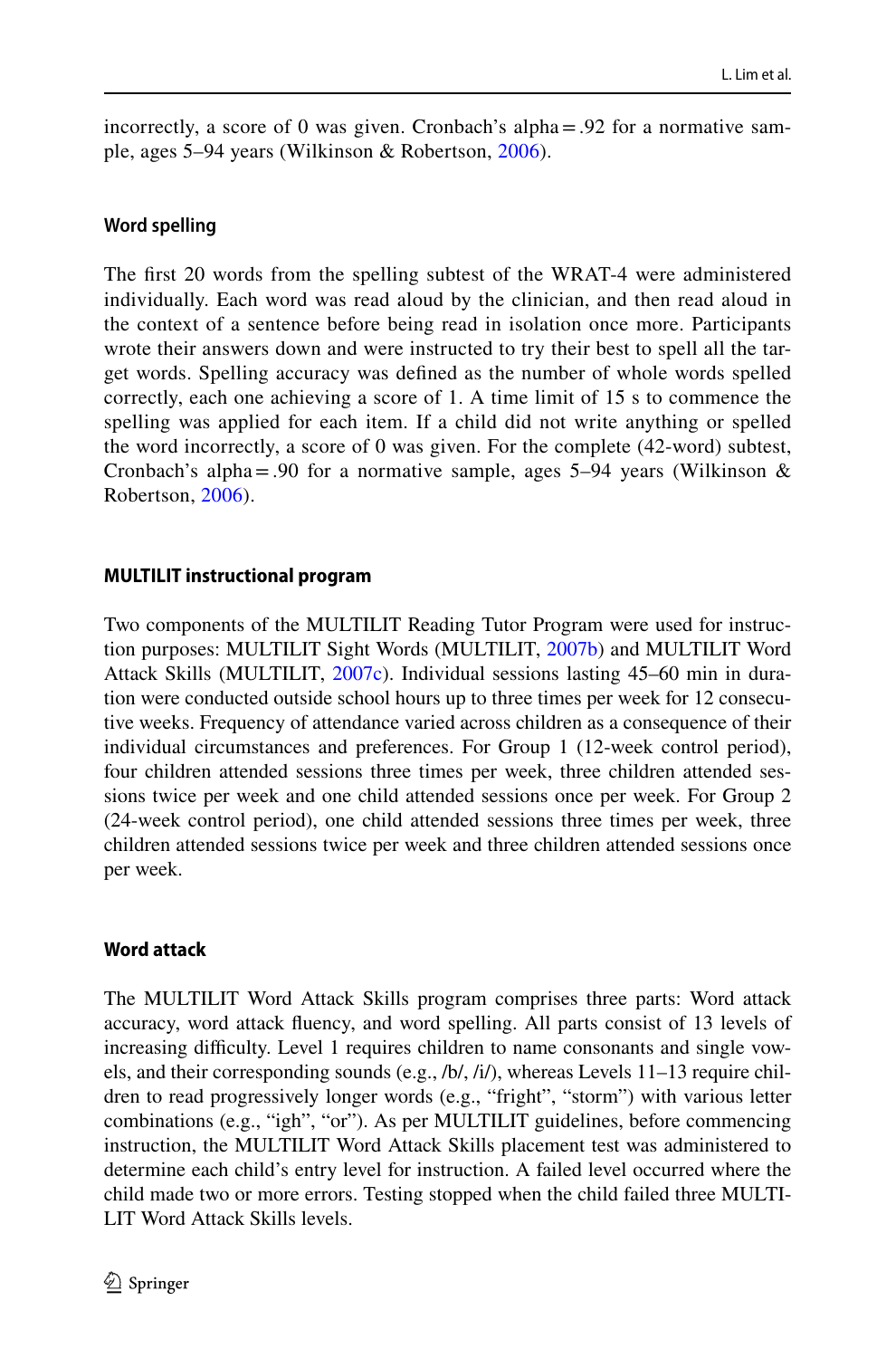# **Word attack accuracy**

Children received instruction in reading accuracy using letter sound correspondences and decoding strategies. A list of words to be taught was presented for oral reading. For each misread word, the clinician assisted by pointing to each letter with her finger, and sounding out the word's individual letters (e.g.,/s//a//d/). The child was asked to perform the step with the clinician, then independently. Following this procedure, and in line with instructions in the MULTILIT manual, 10 or more words were then chosen from the teaching page in random order. Cues were faded to allow the child to perform the strategy on his or her own; for example, "Now I want you to read the whole word. When I point to the word, I want you to sound out the word in your head like we've just done until I say, 'What word?'." If the child made one or more errors, teaching took place again. The criterion for progressing to the next MULTILIT Word Attack Skills level was 100% accuracy on the test page consisting of 15 words. To aid with generalization of the taught words to a meaningful context, the child read a short passage consisting of previously learnt sounds or words at the end of each skill level. There was no criterion for the short passage reading.

# **Word attack fuency**

Children read the same set of words taught in word attack accuracy within a time limit. The imposition of a time limit helped to train fuency and automaticity in reading (MULTILIT, [2007c](#page-20-22)). The recommended time limit of 15–20 s was modifed to a time limit of 60–90 s for the children in this study.

# **Spelling**

A spelling component for the decoded words was also included in treatment but no criterion was used for progression; that is, children were not required to spell a specifed number of words correctly before moving to the next level. During each teaching session, children were asked to write fve words, saying the sound of each letter aloud as they wrote in order to reinforce letter sound correspondences.

### **Sight words**

The MULTILIT Sight Words program involves teaching of 200 high frequency sight words encountered in children's books such as "school", "them", "fast" (MULTI-LIT, [2007a](#page-20-0)). As per MULTILIT guidelines, a placement test was administered frst to determine the child's appropriate level for instruction. Testing stopped when the child made 10 reading errors. Teaching steps for each misread word were (a) the clinician wrote the word in an exercise book and spelled it out loud, (b) the child was asked to read the word, (c) the child copied the word and spelled it out loud while writing, (d) the child was asked to read the word again, (e) the word was covered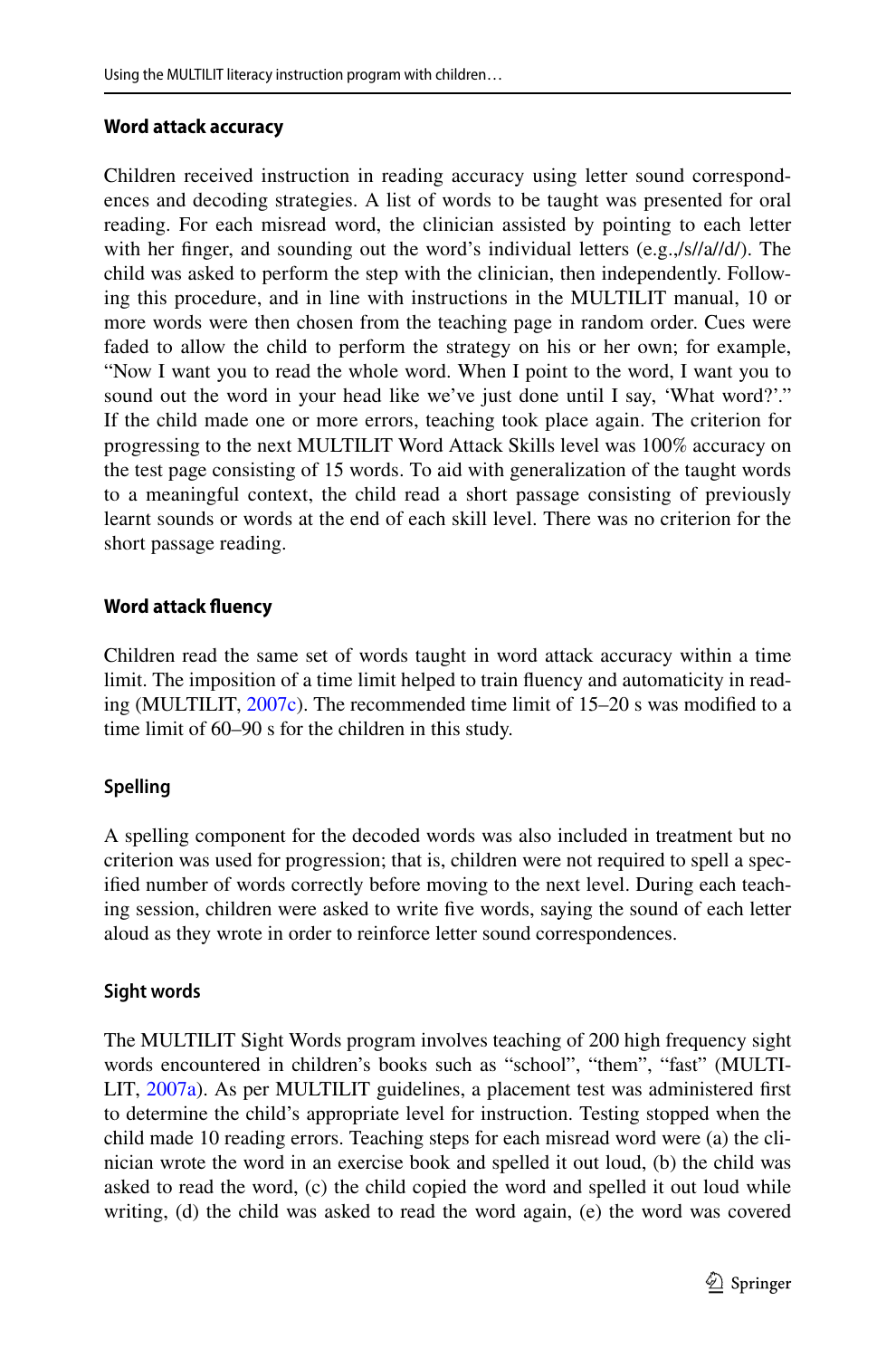and the child was asked to write it out from memory, and then say it, and (f) the child was asked to construct a spoken sentence using the word. If the child did not know how to form a sentence with the misread word, a model sentence was provided by the clinician. Children moved on to the next level when 100% accuracy was achieved for each list consisting of 10 words. Children also revised lists from the previous week at each session.

### **Data analysis**

All participants in Groups 1 and 2 were assessed at three time points. Hence, the design was a 2 (Group) $\times$ 3 (Time) fully-crossed factorial, with non-repeated measures for Group (12-week control period vs. 24-week control period) and repeated measures for Time (baseline vs. pre-instruction vs. post-instruction). Analyses of variance (ANOVAs) were used to address each of the three research questions outlined above. Planned pairwise comparisons were conducted on the main efect of Time and the Time x Group interaction, because predictions for change difered across the various assessment sessions. Scores were expected to remain stable for both groups from baseline to pre-instruction, with signifcant change predicted to occur from pre-instruction to post-instruction. ANOVAs and pairwise comparisons were conducted using SPSS version 22.

# **Results**

The sphericity assumption, which is associated with the use of repeated measures designs, was not met for analyses of PA or word reading, thus increasing the likelihood of a Type 1 error (incorrect rejection of the null hypothesis). To counteract this problem, the Huynh-Felt correction was applied to the degrees of freedom for the omnibus F-tests in these cases. All other assumptions were met.

### **Did MULTILIT instruction improve PA, word reading and word spelling?**

Table [2](#page-14-0) shows the mean PA scores achieved by participants in both groups at baseline, pre-instruction and post-instruction. Individual participants' raw scores are shown in ["Appendix](#page-18-0)". Raw PA scores showed evidence of excellent test–retest reliability across the full participant sample prior to instruction (Pearson's *r*=.953 between scores at baseline and pre-instruction). An ANOVA revealed that the main effect of time was significant  $[F (1.5, 26) = 21.83, p < .001, \eta_p^2 = .63]$ ; and planned comparisons confrmed that, as expected, signifcant improvements in PA occurred from pre-instruction to post-instruction [*F* (1, 13)=58.04, *p* < .001,  $\eta_p^2$  = .82], but not from baseline to pre-instruction [*F* (1, 13) = 3.03, *p* = .106,  $\eta_p^2 = .19$ ]. Although the number of weeks that intervened between baseline and pre-instruction assessments was greater for Group 2 (24 weeks) than for Group 1 (12 weeks), there was no indication that either group of participants improved in their PA prior to receiving MULTILIT instruction. In fact, both groups showed a slight reduction in their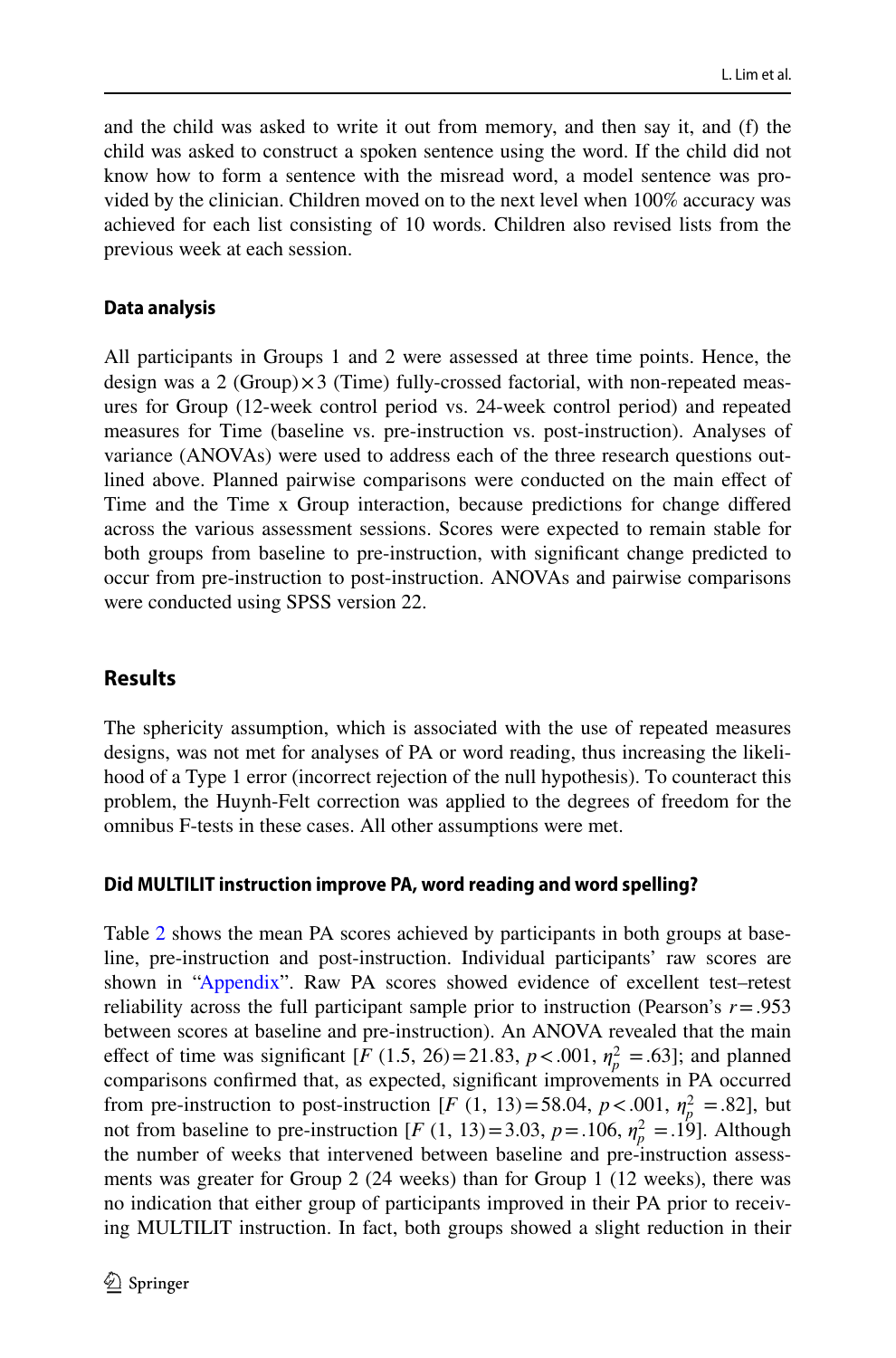| time period                                                           |              |                                                                                                                                       |                                                   |              |                                                   |                                                  |
|-----------------------------------------------------------------------|--------------|---------------------------------------------------------------------------------------------------------------------------------------|---------------------------------------------------|--------------|---------------------------------------------------|--------------------------------------------------|
| Dependent variable (maximum                                           |              | Group 1 (12-week control; $n=8$ )                                                                                                     |                                                   |              | Group 2 (24-week control; $n = 7$ )               |                                                  |
| possible score)                                                       | Baseline     | (12 weeks after base-<br>Pre-instruction<br>line)                                                                                     | (24 weeks after base-<br>Post-instruction<br>ine) | Baseline     | (24 weeks after base-<br>Pre-instruction<br>line) | Post-instruction<br>(36 weeks after<br>baseline) |
|                                                                       | M(SD)        | M(SD)                                                                                                                                 | M(SD)                                             | M(SD)        | M(SD)                                             | M(SD)                                            |
| PA total <sup>a</sup> (36)                                            | 11.25(5.47)  | 10.00(4.57)                                                                                                                           | 15.25(5.34)                                       | 11.43 (7.93) | 10.86 (7.52)                                      | 14.14 (8.59)                                     |
| WRAT Word reading <sup>b,c</sup> (55)                                 | 12.88 (8.82) | 12.88 (9.82)                                                                                                                          | 15.13 (10.95)                                     | 12.33(8.45)  | 12.17 (8.70)                                      | 15.50 (12.37)                                    |
| WRAT spelling <sup>d</sup> (20)                                       | 8.00 (4.81)  | 7.13 (5.00)                                                                                                                           | 8.38 (4.96)                                       | 5.29 (3.04)  | 5.00 (3.42)                                       | 6.43(3.41)                                       |
| aPA Total (summed raw scores<br>$score = 36$                          |              | for sound isolation and sound deletion from the York Assessment for Early Reading and sound blending from Burgoyne et al., 2012, max. |                                                   |              |                                                   |                                                  |
| <sup>b</sup> Wide Range Achievement Test-Fourth Edition, Word Reading |              |                                                                                                                                       |                                                   |              |                                                   |                                                  |

**Table 2** Mean raw scores and standard deviations for the dependent variables of PA Total, WRAT word reading and WRAT spelling as a function of participant group and time period spelling as a function of participant group A WDAT Ė  $\frac{1}{2}$  and  $\frac{1}{2}$  are  $\frac{1}{2}$  and  $\frac{1}{2}$  and  $\frac{1}{2}$  are  $\frac{1}{2}$ .  $\frac{1}{2}$  of  $\cos \theta$  for the desired l, , ,  $\overline{\phantom{a}}$ É

<span id="page-14-0"></span>

cGroup 2 means and SDs computed across 6 participants-outlier omitted

<sup>6</sup>Group 2 means and SDs computed across 6 participants-outlier omitted

<sup>d</sup>Wide Range Achievement Test-Fourth Edition, Spelling

<sup>d</sup>Wide Range Achievement Test-Fourth Edition, Spelling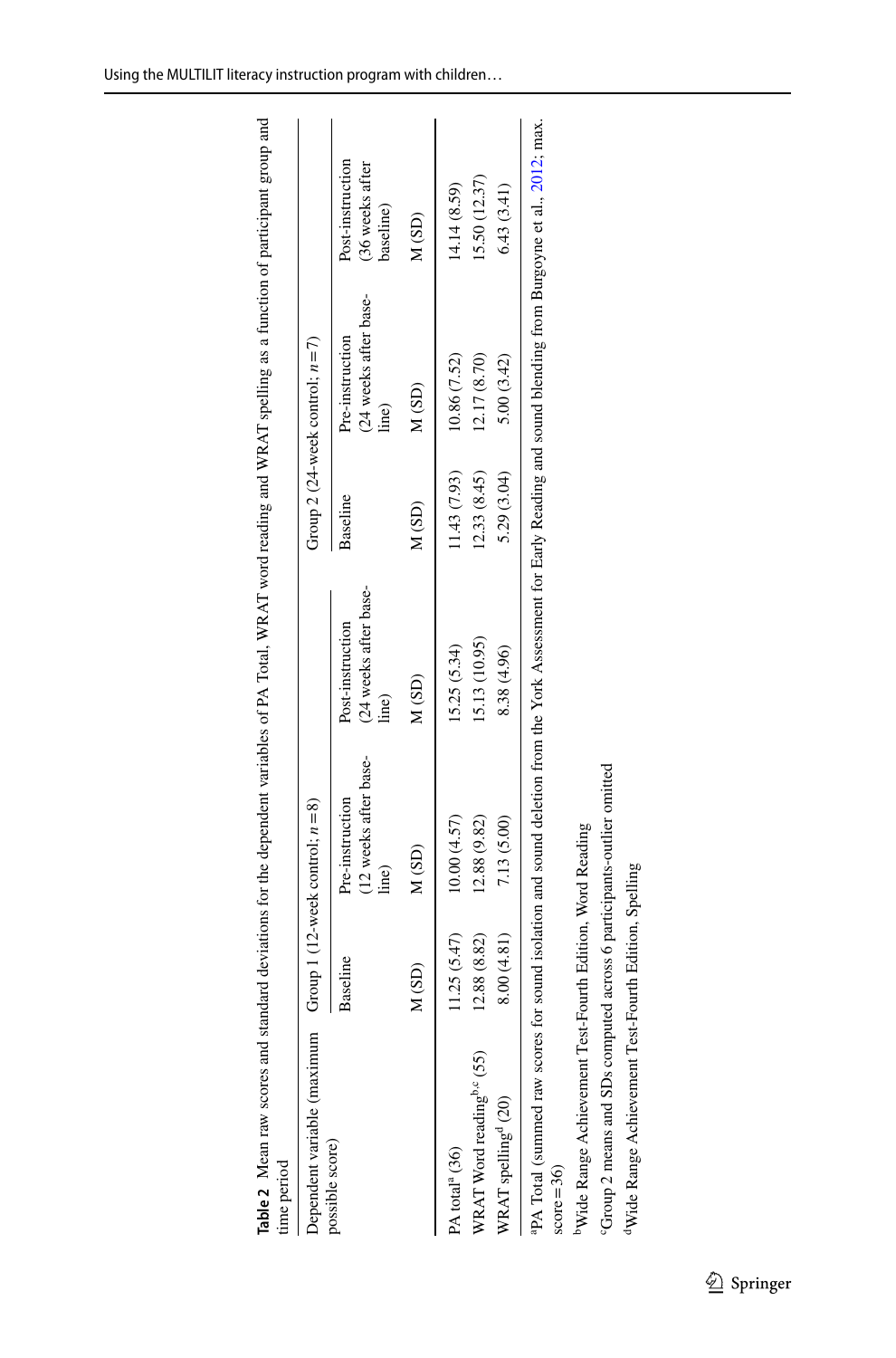mean PA Total scores from baseline to pre-instruction. Group 1 showed an average reduction of approximately 3.5% (1.25 out of 36) over 12 weeks, whereas Group 2 showed an average reduction of 1.6% (.57 out of 36) over 24 weeks (see Table [2\)](#page-14-0). Confrming the similarity between groups, neither the main efect of group nor the interaction between Time and Group approached signifcance (both *F*s<1).

The number of single words read correctly by individual participants at each assessment point is shown in ["Appendix](#page-18-0)". Raw scores showed evidence of excellent test–retest reliability across the full participant sample prior to instruction (Pearson's r=.946 between reading scores at baseline and pre-instruction). Prior to analysis, data were omitted from a single outlying participant in Group 2 (see ["Appendix](#page-18-0)", Participant 15) who read approximately three times as many words correctly at baseline (13 words correct) as at pre- or post-instruction (4 and 5 words correct respectively). Table [2](#page-14-0) shows the mean number of single words read correctly by the remaining participants in both groups at baseline, pre-instruction, and post-instruction.

As per the PA data, the largest amount of improvement in word reading occurred from pre-instruction to post-instruction. Thus, although the main efect of time was significant [*F* (1.4, 24)=4.75,  $p = .033$ ,  $\eta_p^2 = .28$ ], planned comparisons confrmed a signifcant improvement in word reading from pre- to post-instruction [*F* (1, 12)=6.72,  $p = .024$ ,  $\eta_p^2 = .36$ ], but not from baseline to pre-instruction ( $F < 1$ ). Once again, the two participant groups showed a similar pattern of results despite the marked diference in the length of time that intervened between baseline and pre-instruction assessments. In particular, there was no suggestion in the data that either group's reading improved during the no-intervention control period: Group 1 participants read the same number of words correctly, on average, at baseline and pre-instruction assessments (12 weeks intervening); whereas Group 2 participants read .16 words fewer, on average, at pre-instruction than baseline (24 weeks intervening). Neither the main efect of group nor the interaction between time and group approached significance (both  $Fs < 1$ ). To ensure that the statistical results were not unduly biased by our omission of the outlying participant mentioned above, the analysis was repeated using the full sample of 15 participants. The essential pattern of results did not change. Although the overall effect of time was not quite significant [*F* (1.54, 26)=3.05, *p* = .081,  $\eta_p^2$  = .19], planned comparisons confirmed a significant improvement in word reading from pre- to post-instruction  $[F(1, 13)=6.84]$ ,  $p = .021$ ,  $\eta_p^2 = .35$ ], but not from baseline to pre-instruction (*F* < 1).

The mean number of words spelled correctly by participants in both groups at baseline, pre-instruction, and post-instruction are shown in Table [2,](#page-14-0) with individual participants' raw scores shown in ["Appendix](#page-18-0)". Test–retest reliability was once again excellent across the full participant sample prior to instruction (Pearson's  $r = .946$ ) between spelling scores at baseline and pre-instruction). Consistent with the other outcome measures, ANOVA revealed a significant overall effect of time  $[F (2,$ 26)=6.24,  $p = .006$ ,  $\eta_p^2 = .32$ , reflecting once again an improvement in children's performance from pre- to post-instruction [*F* (1, 13) = 15.00,  $p = .002$ ,  $n_p^2 = .54$ ] but not from baseline to pre-instruction [*F* (1, 13)=2.49, *p* = .139,  $\eta_p^2 = 16$ ]. Neither the main efect of group nor the interaction between group and time approached significance, with *F* (1, 13) = 1.10,  $p = .313$ ,  $\eta_p^2 = .08$  and  $F < 1$  respectively.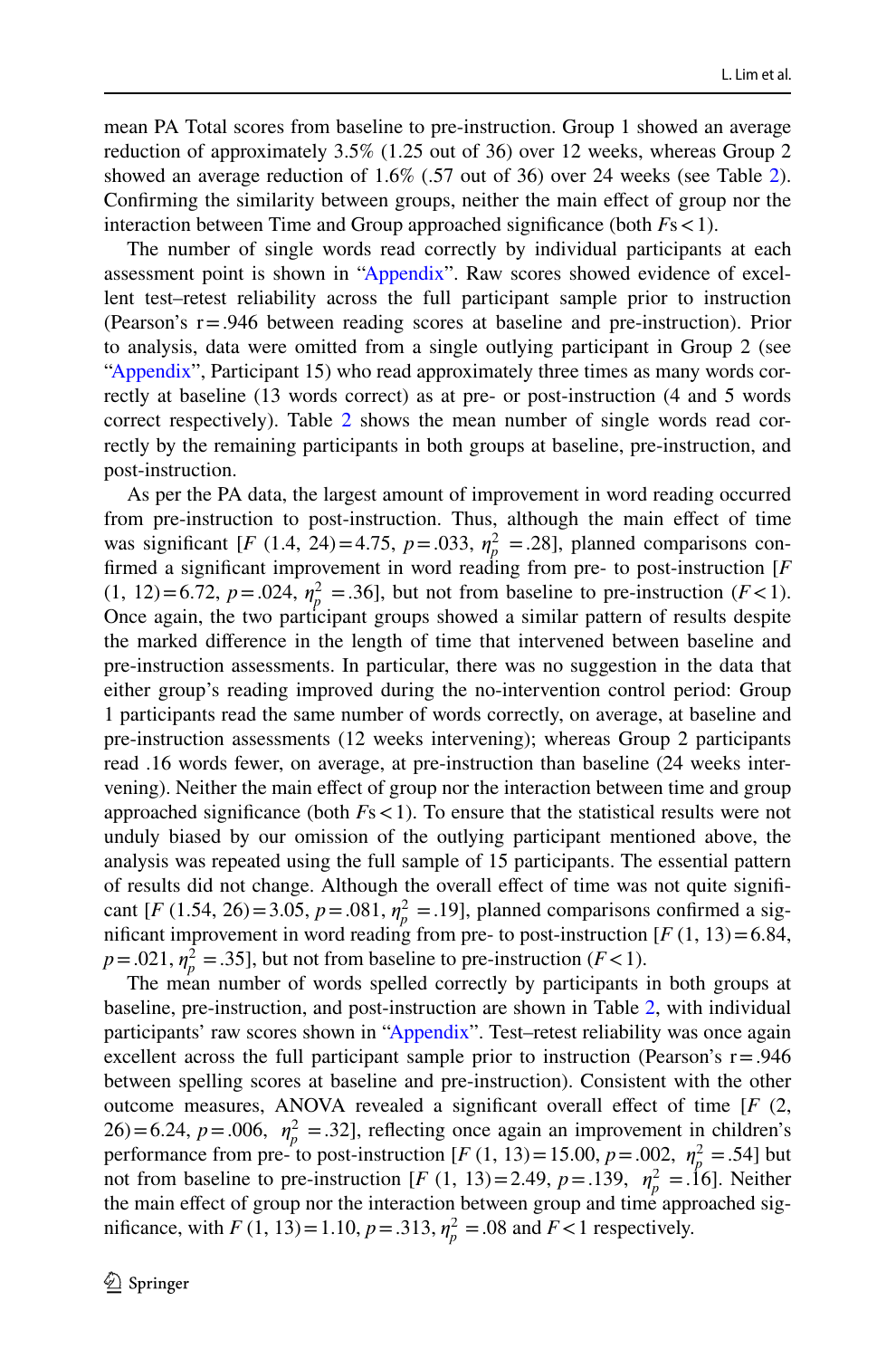Finally, correlational analyses using *Pearson's* coefficient revealed no statistically signifcant association between attendance (total number of sessions over the 12 weeks) and any of the outcome measures (i.e., PA, word reading, and word spelling), with all  $p$  values  $> 0.05$ . However, this result needs to be interpreted within the context of minimal variability in attendance in our study. A larger study with greater variability in attendance may reveal a relationship between attendance and literacy outcomes.

### **Discussion**

The present study evaluated outcomes after a 12-week MULTILIT program for developing PA, word reading accuracy, and word spelling accuracy skills in children with DS. Two groups of children were matched for average performance on a range of relevant variables at the outset of the study and were assessed at three time points. The key diference between the groups was the duration of the no-intervention control period. Group 1 received the MULTILIT program following a no-intervention control period of 12 weeks, whereas Group 2 received the intervention after a corresponding period of 24 weeks.

A similar pattern of results was obtained for the three dependent variables of PA, single word reading, and single word spelling. Whereas neither group of children improved signifcantly during the control period (from baseline to pre-instruction testing), both groups made signifcant improvements on all outcome measures after receiving the MULTILIT program. All statistically signifcant efects were large, with the largest value of  $\eta_p^2$  being .82 for PA. Moreover, these effects were obtained using tests that were entirely independent of the materials taught during the literacy instruction program.

Our fndings are in line with previous research showing that children with DS can beneft from instruction that incorporates PA and/or phonics (e.g., Goetz et al., [2008](#page-20-4); Burgoyne et al., [2013](#page-20-13)), and single word reading (e.g., Cologon et al., [2011;](#page-20-12) Burgoyne et al., [2012;](#page-20-16) Burgoyne et al., [2013\)](#page-20-13). Nevertheless, some diferences are evident between the current study and previous published research. The results of Burgoyne et al.'s [\(2013](#page-20-13)) intervention study showed gains in PA (sound blending) and word reading measures but not for word spelling skills. By contrast, fndings of the current study show signifcant improvements in word spelling skills as well as PA and word reading. This diference in generalisation might be due, in part, to the longer intervention period in the current study (12 weeks compared to 6 weeks). The current results also difer from those reported by Baylis and Snowling ([2012\)](#page-20-14), whose post-instruction results revealed a small-to-medium and non-signifcant efect on spelling, compared to the current study in which children's spelling showed a large and statistically signifcant improvement over the instruction period. It is possible that the current study's emphasis on phoneme-level PA was important in this regard. By contrast, Baylis and Snowling explicitly targeted onset-rime awareness.

We found that there was no signifcant association between children's intervention outcomes and 'dose' (i.e., the number of sessions they attended per week). Previous research suggests, however, that a longer study with greater variability in attendance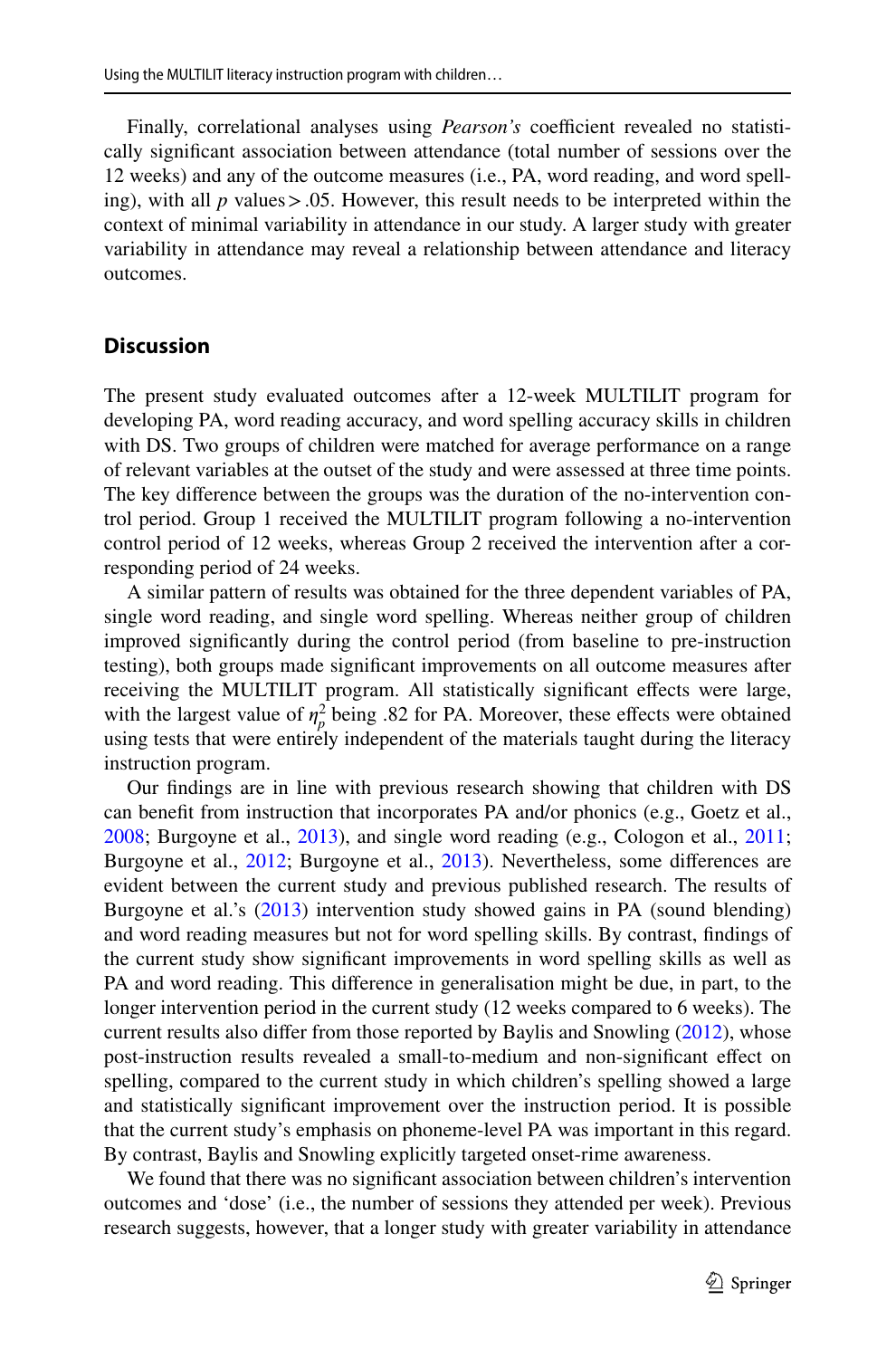may reveal a relationship with literacy outcomes for children with DS. Burgoyne et al. [\(2012](#page-20-16)) reported a positive association between growth in reading and number of treatment sessions attended over a 40-week period. In a related vein, Yoder, Woynaroski, Fey, and Warren ([2014\)](#page-21-15) reported that communication intervention produced signifcantly greater growth in spoken vocabulary over a 9-month period in children with DS who received five 1-h treatment sessions per week compared to a single 1-h treatment session per week, after controlling for children's general intellectual ability. Importantly, the current study was not designed to examine the question of the relationship between dose and outcomes. Before drawing any strong conclusions in this regard, a targeted study is necessary comparing closely-matched groups of children who difer systematically in the intensity or dose of their intervention while all other aspects are held constant.

We report statistically significant and large effect sizes after MULTILIT instruction for children with DS. The large efect sizes are especially noteworthy in being observed relative to a lengthy no intervention control period of almost 6 months (i.e., 24 weeks) for half of the children; and the statistical signifcance of our fndings suggests that a relatively small sample size of 15 is sufficient to detect real intervention efects when assessed within participants. We acknowledge, however, that while the sample size reported here compares favourably with previous research in this area (e.g., Goetz et al., [2008,](#page-20-4) and Lemons et al., [2012](#page-20-17), included 15 participants in each of their studies while Cologon et al., [2011](#page-20-12), and Burgoyne et al., [2013](#page-20-13) included fewer participants) future studies attracting larger samples will improve research quality in the feld.

### **Limitations and future directions**

Some limitations of the current study include the fact that no measures of compliance fdelity were collected regarding delivery of the MULTILIT program. Also, children were assessed immediately after instruction but not over the longer term. Future research on the use of MULTILIT with children who have DS would be strengthened by tracking children's progress for several months or even longer after instruction to determine whether observed improvements are maintained.

Another avenue for future research is to explore the use of MULTILIT for children with DS in terms of reading comprehension. The primary reading outcome measure in this study was children's ability to read single words aloud accurately, rather than their comprehension. This approach falls squarely within the context of the simple view of reading, which characterises reading comprehension as the product of decoding and listening comprehension (Gough & Tunmer, [1986](#page-20-23)). An important aim of future research is to investigate the proposed link between decoding and reading comprehension more directly for these children. To this end it would be useful to include the MULTILIT reinforced reading component in future studies. This component targets daily book reading activities between parents and children using pausing, prompting and praising techniques.

Regardless of potential areas for improvement, the current study provides positive evidence that children with DS can beneft from targeted instruction using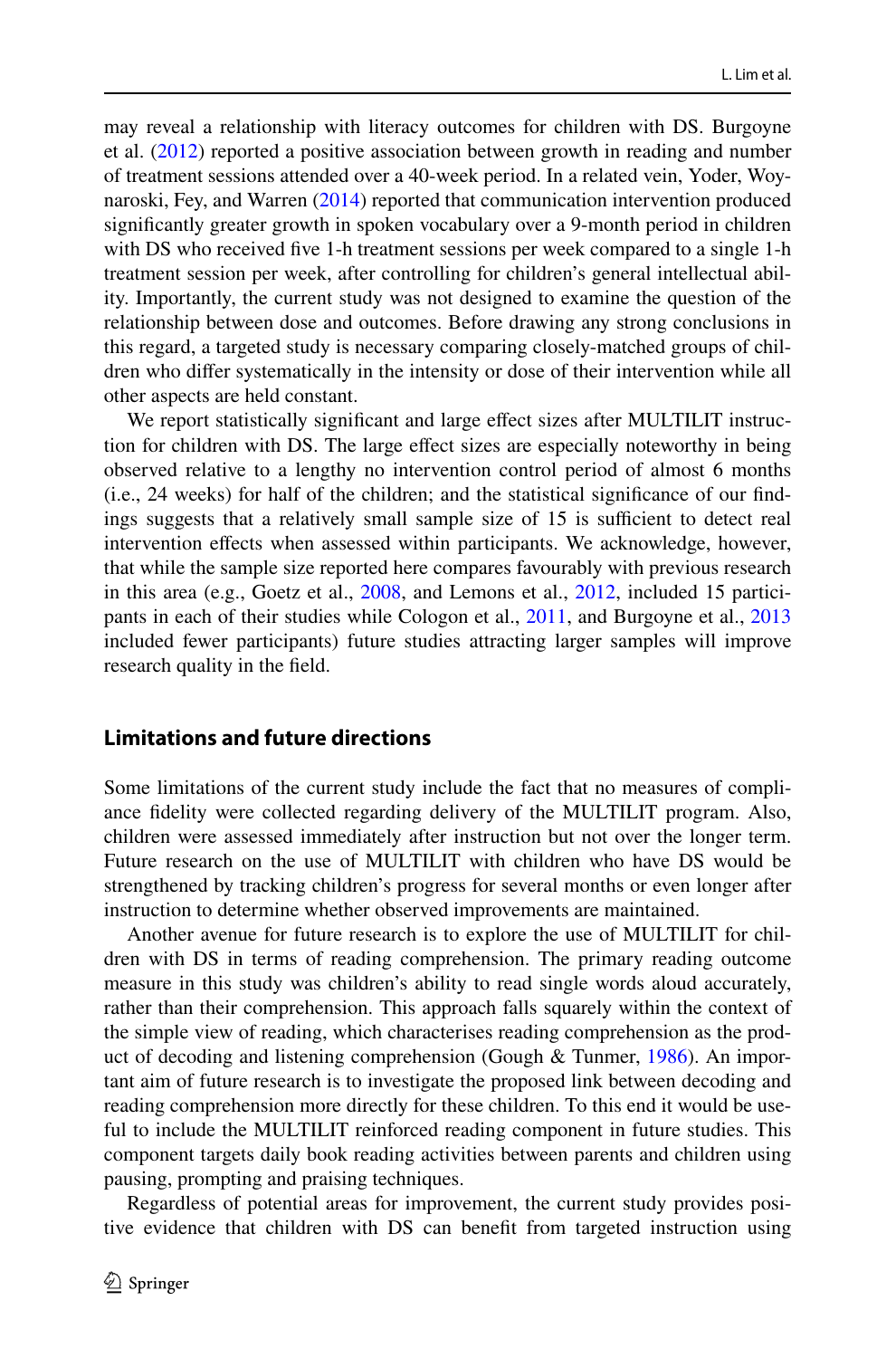the MULTILIT program. On the basis of the current results we cannot, of course, generalise to the wider population of children with DS, because it is an extremely heterogeneous group in terms of nonverbal ability, speech, and language skills, to name a few. Nevertheless, the results obtained here indicate that MULTILIT could be implemented for children with DS by trained professionals, including teachers who work in special education, therapy assistants, parents, or tutors who undergo relevant MULTLIT training. In this way, there is a possibility of helping to develop and improve their PA, reading, and spelling skills for more individuals with DS.

# **Conclusion**

Our fndings indicate that the MULTLIT literacy program can assist children with DS to achieve substantial improvements in PA, word reading accuracy, and word spelling accuracy. As far as we are aware, this study is the frst to use the MULTILIT program with children with DS. Importantly, this study is a trial of the MULTILIT program that is independent of the program's creators. It is hoped that research such as ours, which assesses literacy interventions that are accessible to clinicians, educators, and researchers alike, will improve literacy acquisition practices for children with DS.

**Acknowledgements** Lisa Lim was supported by an Australian Government APA Award. Joanne Arciuli was partly supported by a mid career research Future Fellowship granted by the Australian Research Council. Lisa Lim completed this research as a Ph.D. student under primary supervision of Joanne Arciuli. We would like to thank all the children and their families who participated in this research.

# <span id="page-18-0"></span>**Appendix**

See Table [3.](#page-19-0)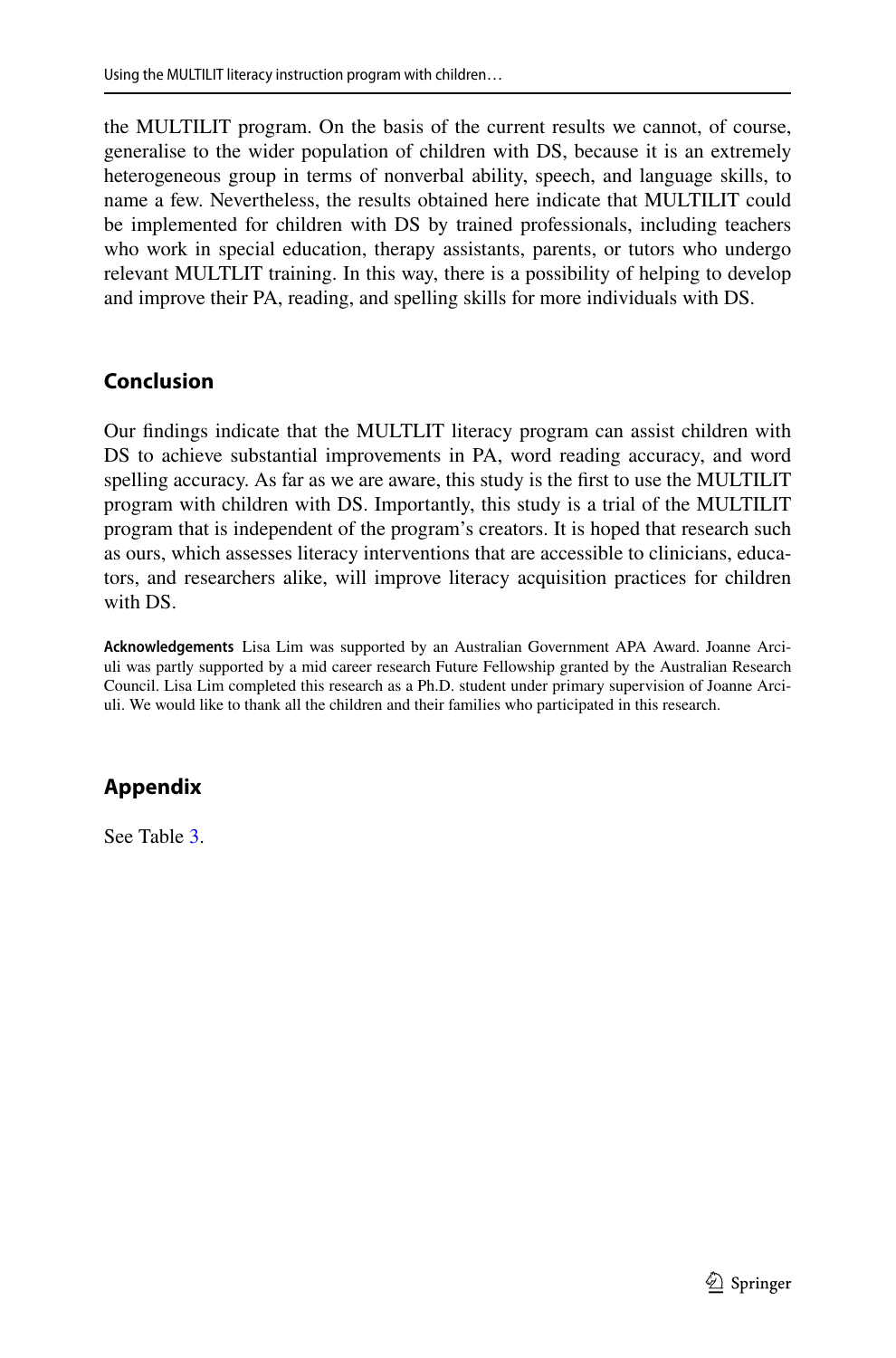| Variable                                  |                   |    | Group 1 (12-week control: $n=8$ ) |                                                                                                                                      |                    |                |            |             |     |     | Group 2 (24-week control; $n = 7$ ) |                 |             |                 |                 |
|-------------------------------------------|-------------------|----|-----------------------------------|--------------------------------------------------------------------------------------------------------------------------------------|--------------------|----------------|------------|-------------|-----|-----|-------------------------------------|-----------------|-------------|-----------------|-----------------|
|                                           | $\mathbf{I}$<br>Ā | 2  | P3                                | P4                                                                                                                                   | Ě                  | $_{\rm P6}$    | P7         | $_{\rm P8}$ | L   | P10 | $\overline{1}$                      | P <sub>12</sub> | P13         | P <sub>14</sub> | P <sub>15</sub> |
| Age in months                             | 51                | 86 | 38                                | 86                                                                                                                                   | 8                  | 173            | <b>PLI</b> | <b>PLI</b>  | 125 | 212 | 89                                  | 86              | $\bar{\Xi}$ |                 | 210             |
| PA total <sup>a</sup> : baseline          |                   |    | $\bar{\omega}$                    | $\tilde{=}$                                                                                                                          | $\bar{\mathbf{c}}$ | $\bar{\omega}$ |            |             |     |     |                                     | ∞               |             | 23              |                 |
| Pre-instruction                           |                   |    |                                   | $\bar{\omega}$                                                                                                                       |                    |                |            |             |     |     |                                     | ۰               |             | 23              |                 |
| Post-instruction                          |                   |    |                                   | ഉ                                                                                                                                    |                    |                |            |             |     |     |                                     |                 | $\infty$    | 27              |                 |
| Word reading <sup>b</sup> : baseline      |                   |    |                                   | ಸ                                                                                                                                    | 8                  |                |            |             |     |     | ŗ                                   |                 | ∘           | 22              |                 |
| Pre-instruction                           |                   |    |                                   | ഉ                                                                                                                                    | 20                 |                |            |             |     |     |                                     |                 | 20          | 23              |                 |
| Post-instruction                          |                   |    |                                   | ಸ                                                                                                                                    | 24                 |                |            |             |     |     | ŗ                                   |                 | 35          | 24              |                 |
| Spelling <sup>c</sup> : baseline          |                   |    |                                   |                                                                                                                                      |                    |                |            |             |     |     |                                     |                 |             |                 |                 |
| Pre-instruction                           |                   |    |                                   |                                                                                                                                      | ⊻                  |                |            |             |     |     |                                     |                 |             |                 |                 |
| Post-instruction                          |                   |    |                                   | $\overline{13}$                                                                                                                      | এ                  |                | ≘          |             |     |     |                                     | ٥               |             |                 | ∞               |
| aPA Total (summed raw scores<br>$2c = mc$ |                   |    |                                   | for sound isolation and sound deletion from the York Assessment for Early Reading and sound blending from Burgoyne et al., 2012; max |                    |                |            |             |     |     |                                     |                 |             |                 |                 |

Table 3 Participants' ages and raw scores at each time period for PA, word reading, and spelling measures **Table 3** Participants' ages and raw scores at each time period for PA, word reading, and spelling measures

 $score=36$ 

<sup>b</sup>Wide Range Achievement Test-Fourth Edition, Word Reading (max. score=55) bWide Range Achievement Test-Fourth Edition, Word Reading (max. score=55)

<span id="page-19-0"></span>"Wide Range Achievement Test-Fourth Edition, Spelling (max. score=20) cWide Range Achievement Test-Fourth Edition, Spelling (max. score=20)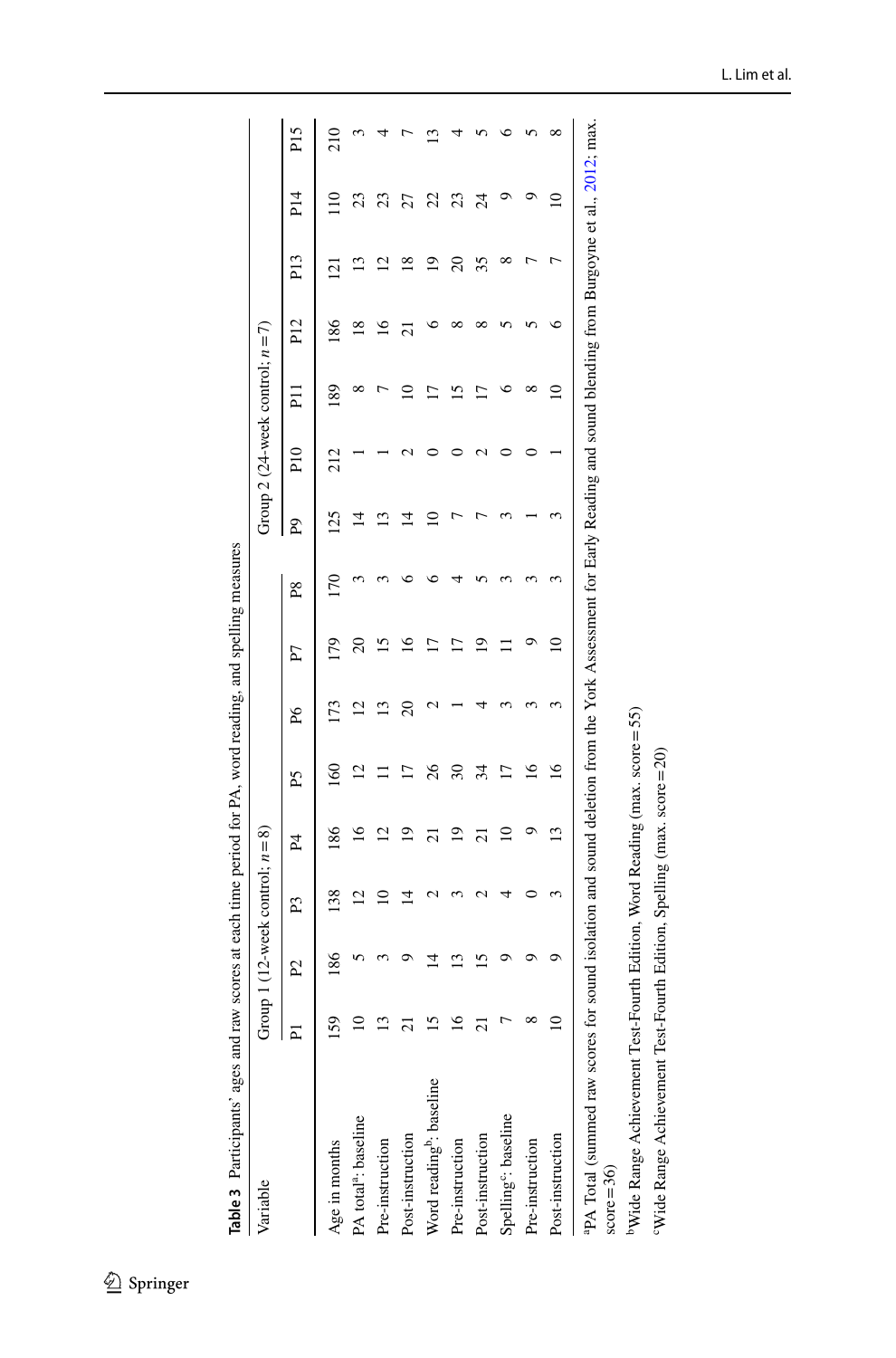# **References**

- <span id="page-20-14"></span>Baylis, P., & Snowling, M. J. (2012). Evaluation of a phonological reading programme for children with Down syndrome. *Child Language Teaching and Therapy, 28,* 39–56.
- <span id="page-20-18"></span>Buckingham, J., Beaman, R., & Wheldall, K. (2012). A randomised control trial of a MULTILIT small group intervention for older low progress readers. *Efective Education, 4,* 1–26.
- <span id="page-20-16"></span>Burgoyne, K., Duff, F. J., Clarke, P. J., Buckley, S., Snowling, M. J., & Hulme, C. (2012). Efficacy of a reading and language intervention for children with Down syndrome: A randomized controlled trial. *Journal of Child Psychology and Psychiatry, 54,* 1044–1053.
- <span id="page-20-13"></span>Burgoyne, K., Duf, F. J., Snowling, M. J., Buckley, S., & Hulme, C. (2013). Training phoneme blending skills in children with Down syndrome. *Child Language Teaching and Therapy, 29,* 273–290.
- <span id="page-20-6"></span>Cardoso-Martins, C., Peterson, R. L., Olson, R. K., & Pennington, B. F. (2009). Component reading skills in Down syndrome. *Reading and Writing: An Interdisciplinary Journal, 22,* 277–292.
- <span id="page-20-12"></span>Cologon, K., Cupples, L., & Wyver, S. (2011). Efects of targeted reading instruction on phonological awareness and phonic decoding in children with Down syndrome. *American Journal on Intellectual and Developmental Disabilities*, *116*, 111–129.
- <span id="page-20-2"></span>Cossu, G., Rossini, F., & Marshall, J. C. (1993). When reading is acquired but phonemic awareness is not: A study of literacy in Down syndrome. *Cognition, 46,* 129–138.
- <span id="page-20-8"></span>Cupples, L., & Iacono, T. (2000). Phonological awareness and oral reading skill in children with Down syndrome. *Journal of Speech, Language and Hearing Research*, *43*, 595–608.
- <span id="page-20-3"></span>Cupples, L., & Iacono, T. (2002). The efficacy of 'whole word' versus 'analytic' reading instruction for children with Down syndrome. *Reading and Writing: An Interdisciplinary Journal*, *15*, 549–574.
- <span id="page-20-4"></span>Goetz, K., Hulme, H., Brigstocke, S., Carroll, M. J., Nasir, L., & Snowling, M. (2008). Training reading and phoneme awareness skills in children with Down syndrome. *Reading and Writing: An Interdisciplinary Journal, 21,* 395–412.
- <span id="page-20-23"></span>Gough, P. B., & Tunmer, W. E. (1986). Decoding, reading, and reading disability. *Remedial and Special Education, 7,* 6–10.
- <span id="page-20-19"></span>Hulme, C., Goetz, K., Brigstocke, S., Nash, H. M., Lervåg, A., & Snowling, M. J. (2012). The growth of reading skills in children with Down syndrome. *Developmental Science, 15,* 320–329.
- <span id="page-20-10"></span>Lanfranchi, S., Baddeley, A., Gathercole, S., & Vianello, R. (2012). Working memory in Down syndrome: Is there a dual task deficit? *Journal of Intellectual Disability Research*, 56, 157-166.
- <span id="page-20-9"></span>Laws, G. (1998). The use of nonword repetition as a test of phonological memory in children with Down syndrome. *Journal of Child Psychology and Psychiatry, 39,* 1119–1130.
- <span id="page-20-11"></span>Lemons, C. J., & Fuchs, D. (2010a). Phonological awareness of children with Down syndrome: Its role in learning to read and the efectiveness of related interventions. *Research in Developmental Disabilities, 31,* 316–330.
- <span id="page-20-15"></span>Lemons, C. J., & Fuchs, D. (2010b). Modelling response to reading intervention in children with Down syndrome: An examination of predictors of diferential growth. *Reading Research Quarterly, 45,* 134–168.
- <span id="page-20-17"></span>Lemons, C. J., Mrachko, A. A., Kostewicz, D. E., & Paterra, M. F. (2012). Efectiveness of decoding and phonological awareness interventions for children with Down syndrome. *Exceptional Children, 79,* 67–90.
- <span id="page-20-7"></span>Lim, L., Arciuli, J., Rickard Liow, S., & Munro, N. (2014). Predictors of spelling ability in children with Down syndrome. *Scientifc Studies of Reading*, *18*, 173–191.
- <span id="page-20-1"></span>Melby-Lervåg, M., Lyster, S.-A. H., & Hulme, C. (2012). Phonological skills and their role in learning to read: A meta-analytic review. *Psychological Bulletin, 138,* 322–352.
- <span id="page-20-20"></span>Mengoni, S. E., Nash, H. M., & Hulme, C. (2014). Learning to read new words in individuals with Down syndrome: Testing the role of phonological knowledge. *Research in Developmental Disabilities, 35,* 1098–1109.
- <span id="page-20-0"></span>MULTILIT. (2007a). *The MULTILIT Reading Tutor Program (revised)*. Sydney, Australia: MULTILIT Pty Ltd.
- <span id="page-20-21"></span>MULTILIT. (2007b). *The MULTILIT Word Attack Skills (revised): Manual*. Sydney, Australia: MULTI-LIT Pty Ltd.
- <span id="page-20-22"></span>MULTILIT. (2007c). *The MULTILIT Sight Words (revised): Manual*. Sydney, Australia: MULTILIT Pty Ltd.
- <span id="page-20-5"></span>Naess, K. A. (2016). Development of phonological awareness in Down syndrome: A meta-analysis and empirical study. *Developmental Psychology, 52,* 177–190.